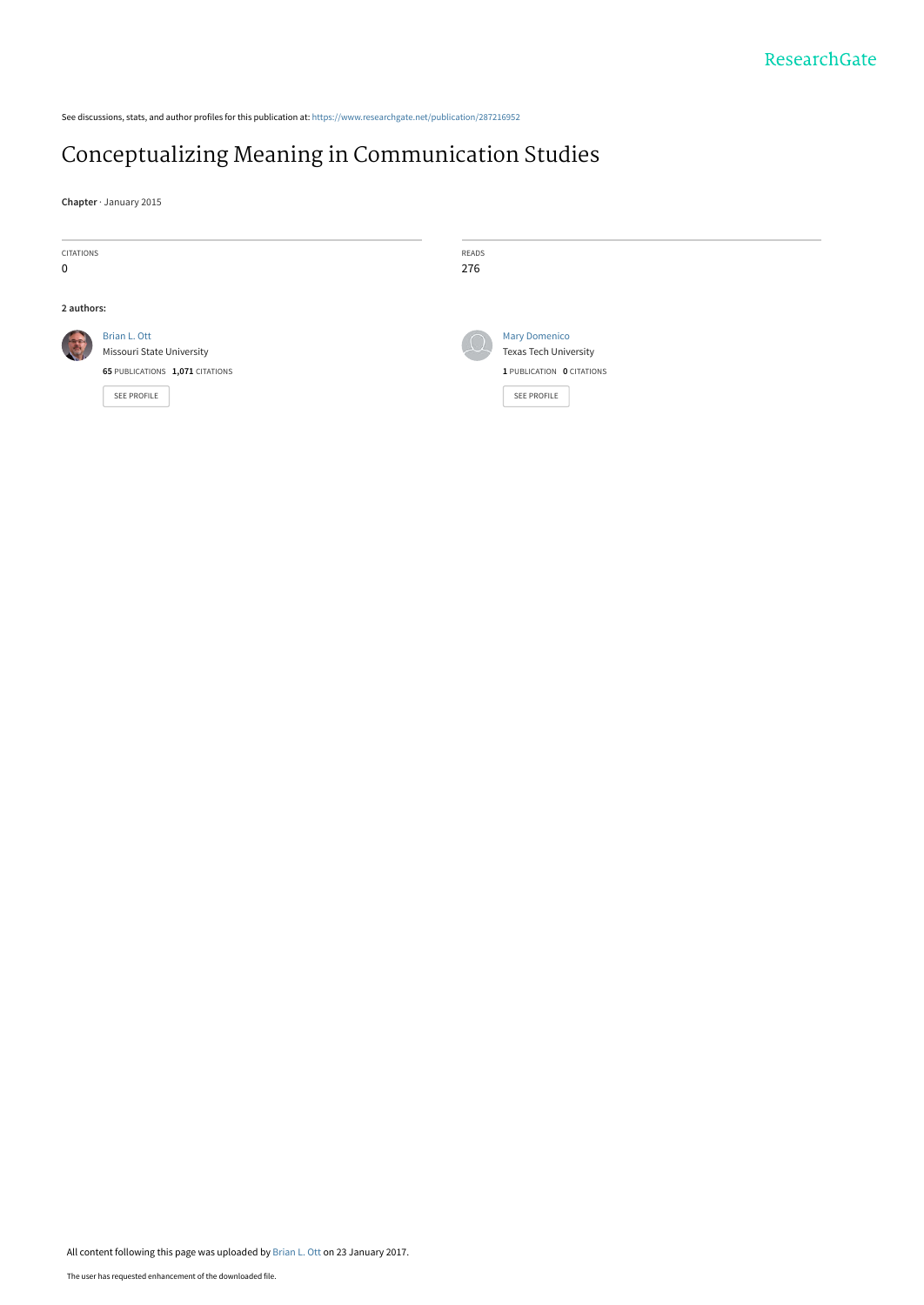# A CENTURY OF COMMUNICATION STUDIES

## THE UNFINISHED CONVERSATION

Edited by

PAT J. GEHRKE AND WILLIAM M. KEITH

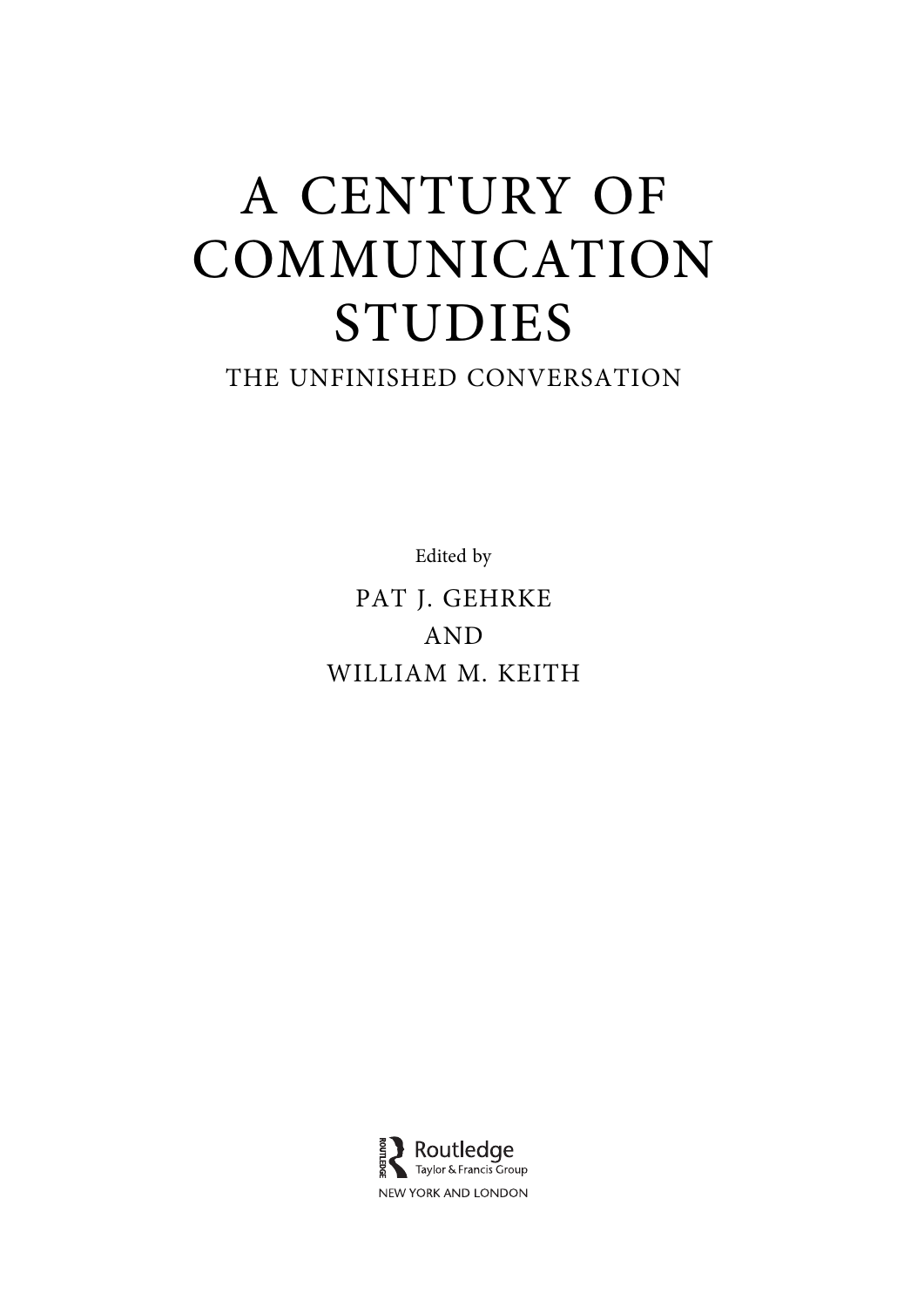First published 2015 by Routledge 711 Third Avenue, New York, NY 10017

and by Routledge 2 Park Square, Milton Park, Abingdon, Oxon, OX14 4RN

*Routledge is an imprint of the Taylor & Francis Group, an informa business*

© 2015 Taylor & Francis

The right of Pat J. Gehrke and William M. Keith to be identified as the authors of the editorial material, and of the authors for their individual chapters, has been asserted in accordance with sections 77 and 78 of the Copyright, Designs and Patents Act 1988.

All rights reserved. No part of this book may be reprinted or reproduced or utilised in any form or by any electronic, mechanical, or other means, now known or hereafter invented, including photocopying and recording, or in any information storage or retrieval system, without permission in writing from the publishers.

*Trademark notice*: Product or corporate names may be trademarks or registered trademarks, and are used only for identification and explanation without intent to infringe.

A century of communication studies: the unfinished conversation/edited by Pat J. Gehrke and William M. Keith. pages cm Includes bibliographical references and index. 1. Communication—Study and teaching—United States—History. 2. Communication—Research—United States—History. 3. National Communication Association (U.S.) I. Gehrke, Pat J., 1970– editor. II. Keith, William M., 1959– editor. P91.5.U5C47 2014 302.207'073—dc23 2014022495

ISBN: 978–0-415–82037–0 (hbk) ISBN: 978–0-415–82036–3 (pbk) ISBN: 978–0-203–36691–2 (ebk)

Typeset in Minion Pro by Florence Production Ltd, Stoodleigh, Devon, UK

*Library of Congress Cataloging in Publication Data*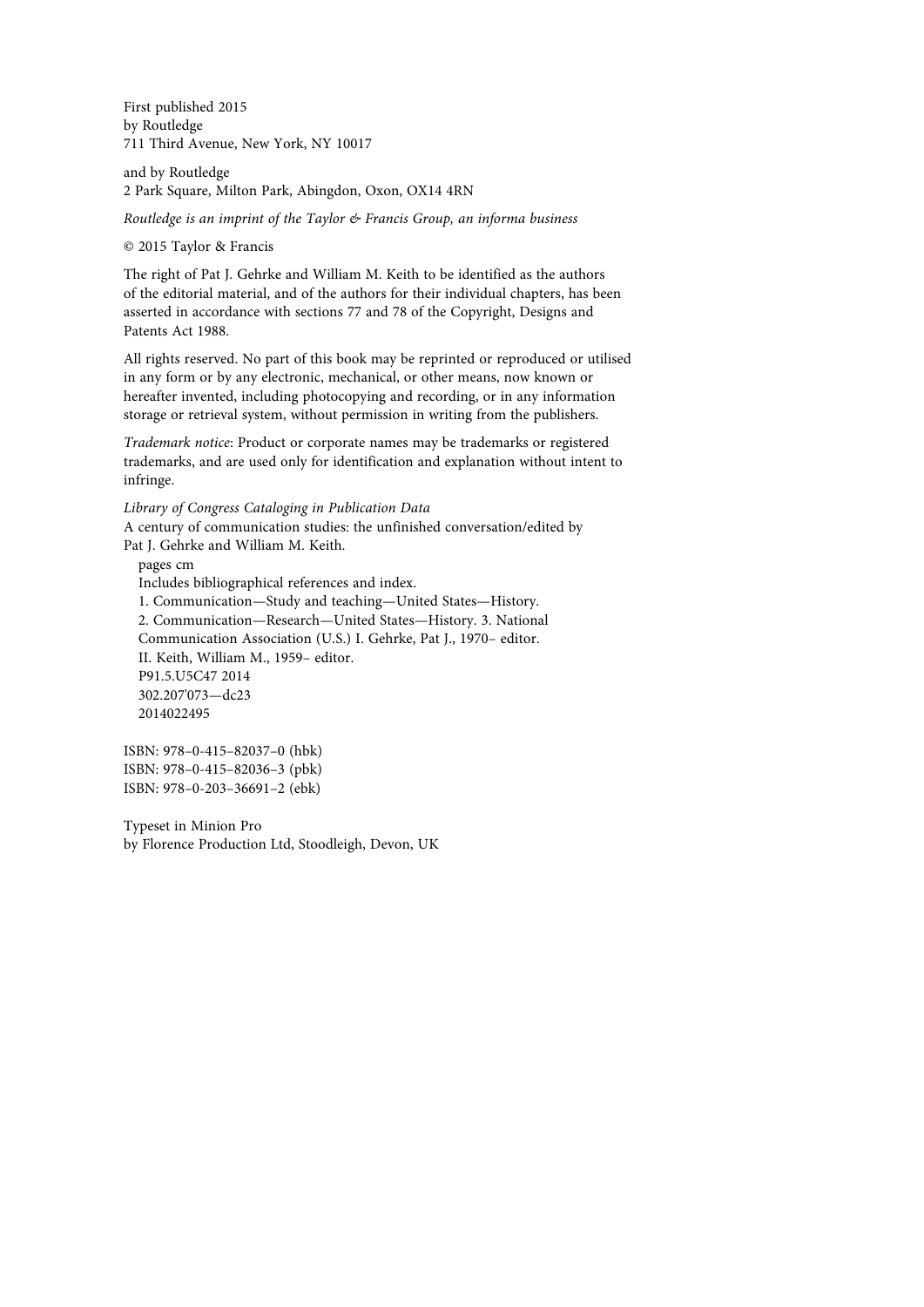# **10. CONCEPTUALIZING MEANING IN COMMUNICATION STUDIES**

### *Brian L. Ott and Mary Domenico*

Meaning, some have suggested, is the common concern that unifies the diverse and fragmented discipline of communication.<sup>1</sup> As communication scholars, we are all concerned with the matter of meaning, whether it is the meaning of speeches, of small group discussion and dynamics, of interpersonal and intercultural interactions, of organizational roles, rituals, and relations, of everyday cultural practices and performances, or of media events, flows, and assemblages. Our common *concern* with meaning should not be confused with a common *conception* of meaning, however. While communication scholars routinely speak of conveying meaning, sharing meaning, expressing meaning, making meaning, decoding meaning, and uncovering "hidden" meaning, there are nearly as many conceptions of meaning today as there are scholars concerned with it. Indeed, after surveying the literature on meaning in the field, we are tempted simply to agree with Dennis Stampe that:

The concept of meaning is as dismayingly complex as any concept which suffers the attentions of philosophy. So diverse and apparently miscellaneous are the senses, uses, and meanings of the words *mean* and *meaning* that the very integrity of "the concept of meaning" is subject to doubt.<sup>2</sup>

Despite—or perhaps because of—the "dismaying complexity" of meaning, however, it is crucial that communication scholars continue to wrestle with this singularly important concept. The aim of this chapter is not to reconcile the various ways that meaning has been conceptualized within the discipline and even less so to advocate for some views over others.

Rather, we have something far more modest in mind. Our central objective is to survey the key theories of meaning that have been influential within the field over the past hundred years and to point to a few of the ways they have been taken up by communication scholars. We are not the first to undertake such a task. In a 1974 article for the *Quarterly Journal of Speech*, John Stewart conducted a comparative study of how the field conceptualized meaning from 1953 to 1970.<sup>3</sup> A decade later, Gary Cronkhite comprehensively explored the topic in Carroll C. Arnold and John Waite Bowers's 1984 *Handbook of Rhetorical and Communication Theory*. <sup>4</sup> Cronkhite's whopping 178-page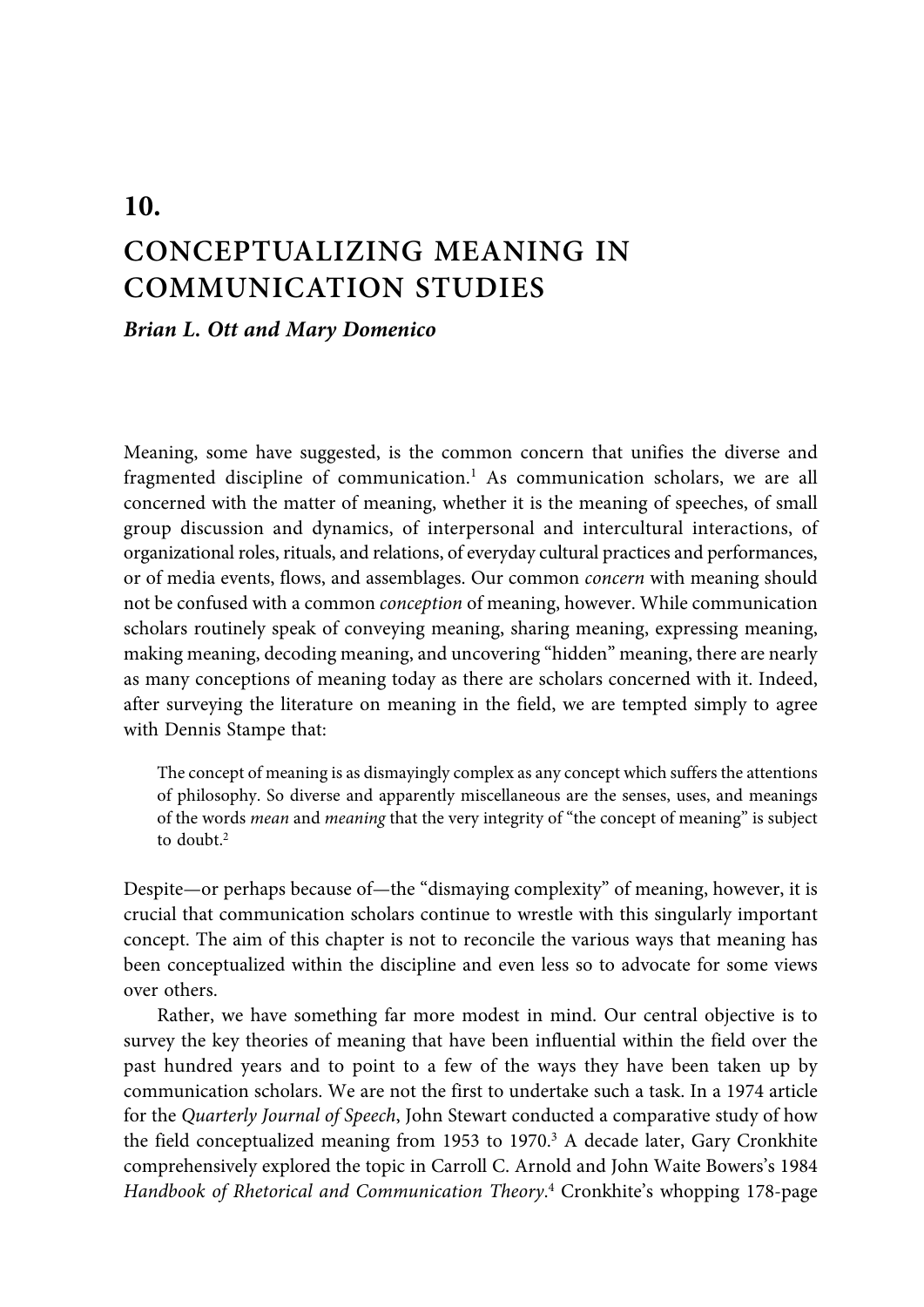chapter on "Perception and Meaning" was followed more recently by Bryan Crable's five-page synopsis of "Meaning Theories" in Stephen W. Littlejohn and Karen A. Foss's 2009 *Encyclopedia of Communication Theory*. <sup>5</sup> Our own enterprise registers somewhere between Cronkhite's colossal undertaking and Crable's succinct summary.

But before we begin, we would like to briefly reflect on the general approach, scope, and organization of our project. In preparing to write this chapter, we conducted an exhaustive search of the *Communication and Mass Media Complete Index* to identify the scholarship on meaning published in the discipline over the past century. Based on that research, we identified what we take to be the seven key theories of meaning: general semantics, new materialism, the new rhetoric, ordinary language, semiotics, symbolic forms, and symbolic interactionism. Given the broad scope of the topic, however, we limited our research to the field's qualitative, interpretive, and critical work. So, while we present a broad spectrum of views on the meaning of meaning, we make no claims about the centrality of our survey to the discipline's considerable body of social scientific research. We also wish to note that nearly all of the theories of meaning central to communication studies have been imported from other disciplines (e.g., linguistics, sociology, philosophy, and psychology). The study of meaning is a decidedly inter disciplinary affair.

Given the historic anniversary that this volume marks, it was tempting to organize our discussion chronologically. But such an approach proved both unsuitable and unworkable, as the theories we discuss were not taken up by the discipline in a sequential way. Rather, they were invoked in fits and starts as suited the needs of various subspecialties within the field at particular historical junctures. Some have influenced the discipline broadly, others have only influenced select segments. Some have steadily exerted their influence over time, while others have risen and fallen in prominence. To prevent the misperception of any sort of developmental progression within the discipline, we have arranged the subsequent survey of theories alphabetically.

Finally, while the seven theories we survey are all distinct, drawing upon different philosophical and intellectual traditions, they nevertheless share some common concerns and governing impulses. Chief among these, we suggest, is a rejection of early transmission models of communication, such as the Shannon and Weaver model (1949), the Carroll model (1953), and the Westley-Maclean model (1955).<sup>6</sup> These models tended to reflect a correspondence theory of truth that reduced meaning—inasmuch as they were concerned with it at all—to an uncomplicated representationalism or primitive labeling theory in which words referred to things. Thus, as we proceed, we highlight a few of the ways the theories reviewed challenge and contest the assumptions underlying simple representational and transmission models of communication.

#### **General Semantics**

Coming to terms with the aftermath of the moral and material devastation of two world wars, communication scholars in the mid-twentieth century turned to the pressing need to increase the ability of humans to critique communicative phenomena such as propa ganda, mass media, and consumer media. Support for these efforts was found in the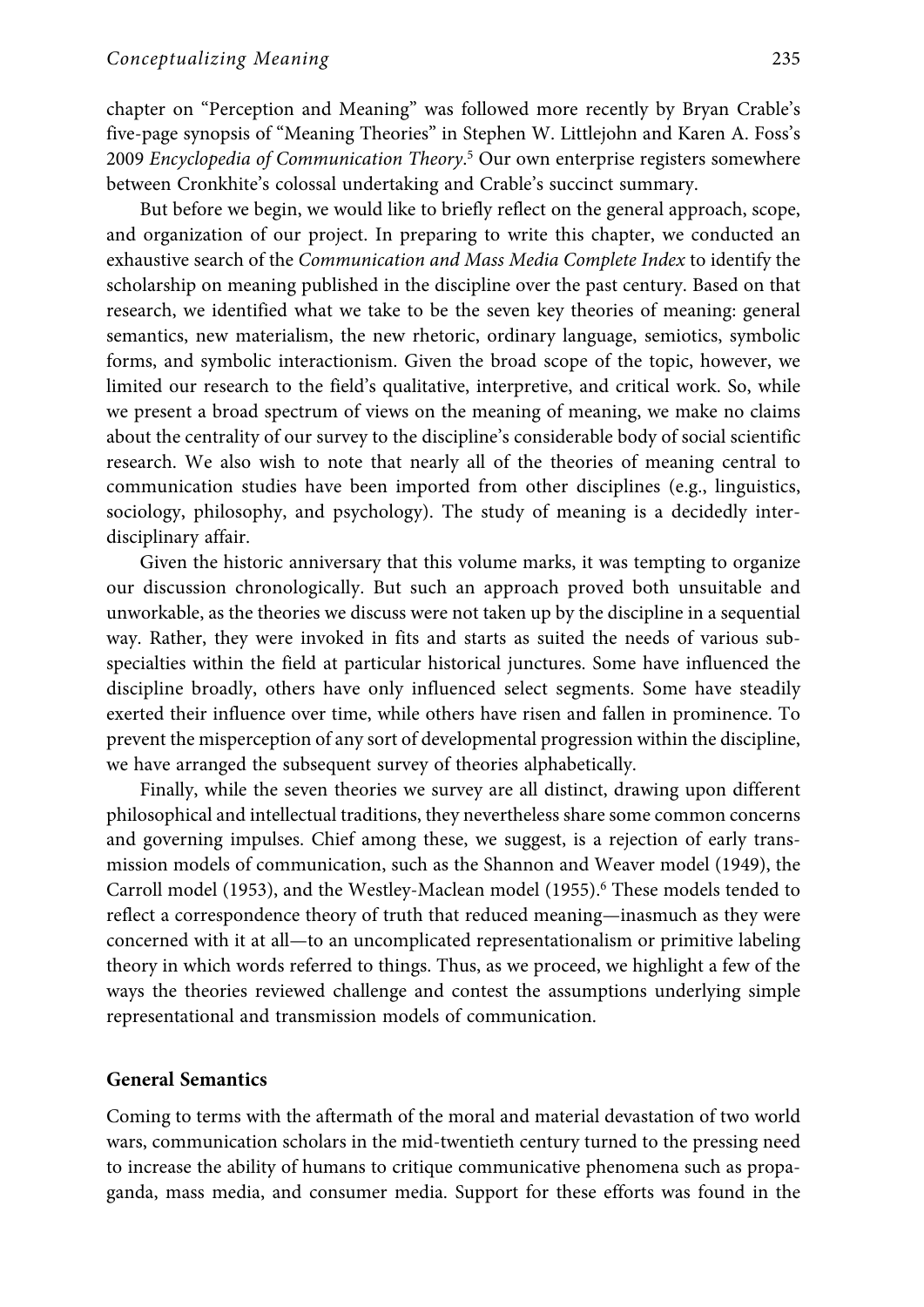theory of *general semantics* which, rather than strictly a study of language, involves "applying the techniques, habits, and viewpoints of science to problems of everyday living."7

The founder of general semantics, Alfred Korzybski (1879–1950), was a Polish-American philosopher and scientist who conceptualized the faculty of *time-binding* the ability to organize social cooperation at a distance and accumulate knowledge over generations of time—as the most salient human characteristic.8 For Korzybski, human survival depends on fruitful time-binding in which communication is employed to foster agreement and peaceful coexistence. During the latter half of the twentieth century, Korzybski's student S.I. Hayakawa (1906–1992) continued the effort to make general semantics a discipline that could advance the practice of time-binding by training people to use the scientific principles of observation, hypothesizing, and testing in order to "think more clearly, to speak and write more effectively, and to listen and read with greater understanding."9 General semantics approaches meaning on several interconnected levels including the relationship of words to external reality, the difference between *extensional* and *intensional* meanings, and the problems inherent in abstractions.

Laying out his theory in *Science and Sanity*, Korzybski claimed that theories of meaning that are based on referents and operational methods are confused and inadequate.<sup>10</sup> Korzybski's famous dictum, "the map is not the territory," spoke to his belief that there is a fundamental difference between the sensory world of experience and the world of symbols and language. The world itself is continually changing and in flux, but words "lock the gaze" on partial phenomena, condense the field of reality, and set up false distinctions between body/mind, emotions/rationality, and objective/ subjective.<sup>11</sup> In other words, language is never the territory, but always an abstraction that depends on its context for meaning. For general semanticists, words never *mean*, people do, and to understand what an expression means it is necessary to ask what the person who uses it means. General semantics therefore posits a highly contextual sense of meaning.<sup>12</sup>

The meanings of words—which are in themselves merely complicated noises—are learned from hearing noises as they accompany actual situations in life and learning to associate certain noises with certain situations. This association results in words having both *extensional* and *intensional* meanings. The extensional meaning of an utterance is that to which it points in the physical world. This meaning linguistically maps, or denotes, a territory it can never reach or comprehend. The *intensional* meaning of an utterance is that which is suggested within people's minds, a content that is highly individualized, never consistent from one utterance to the next, and inevitably ambiguous. Critiquing what he terms the *one meaning fallacy*, Hayakawa points out that ambiguity in language use is inherent because words are always shifting and changing meanings. For example, the statement "I *believe* in you" (an expression of confidence) is different than "I *believe* democracy is the best political system" (an acceptance of a set of principles). Likewise, "my computer" denotes a different object when uttered by Donna, Christy, or Jeff. The implication is that the meaning of a word can be known only approximately until it is uttered; all words interact and meanings emerge in the context of other words and the situation in which they arise.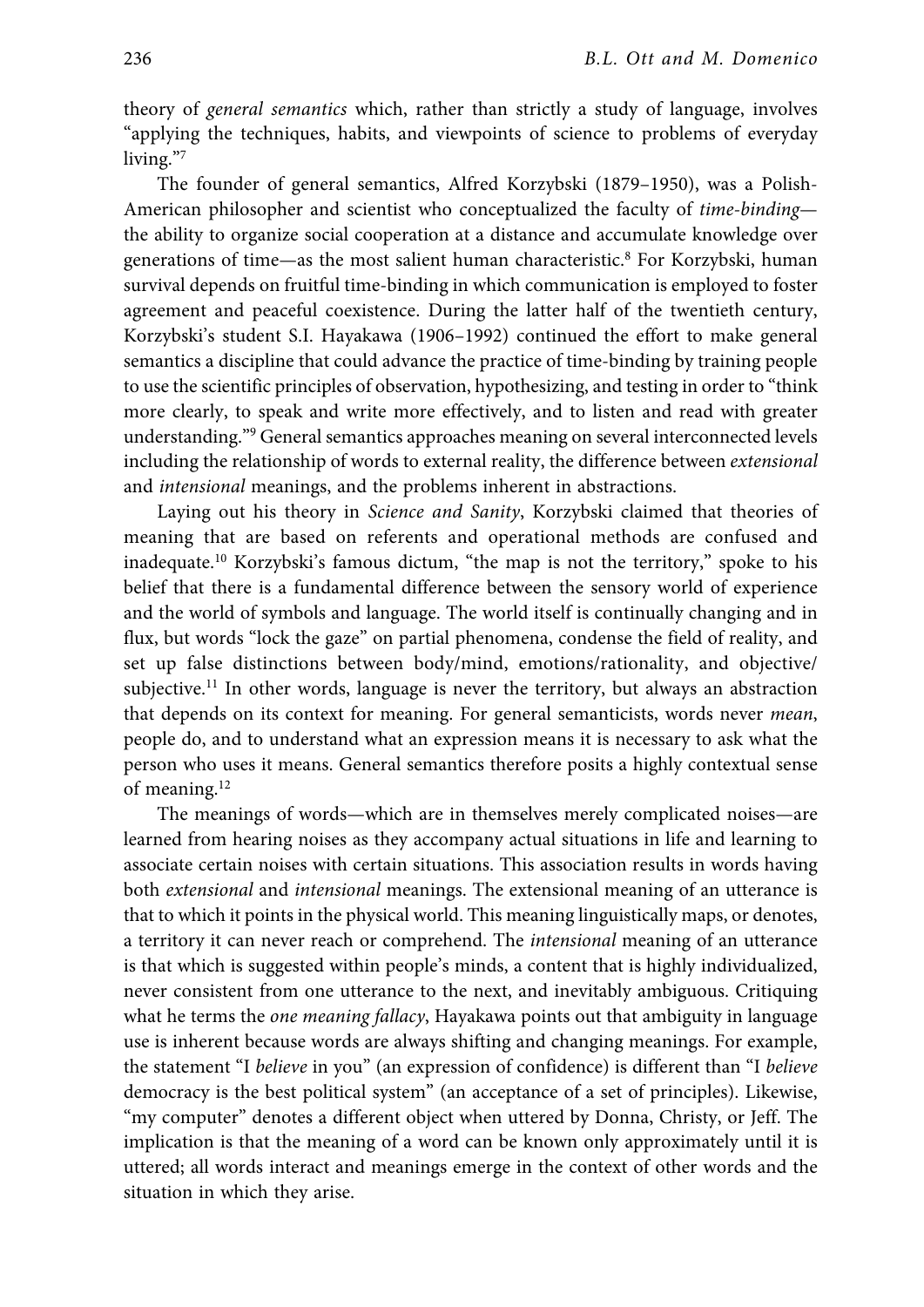That the *map is not the territory* implies that all words are abstractions, and for general semanticists, it is confusion about the multi-modal character of the various levels of abstraction that confounds communication and makes language dangerous. In *Language in Thought and Action*, Hayakawa introduces his "abstraction ladder" and uses the example of Bessie the Cow to exemplify how, in variously viewing and expressing this creature as "Bessie," "cow," "livestock," "farm asset," "asset," and "wealth," speakers invoke various levels of distance from the actual object under discussion.13 Abstracting is a necessary human convenience—time-binding and sharing knowledge would be impossible without this process—but when people fail to perceive that they are interacting via abstractions, and often from different levels of abstraction, disagreements and even wars can result. Particularly on the top rungs of the ladder, where high-level abstractions such as *justice*, *democracy*, and *patriotism* emerge, the actual condition of the world fails to be depicted, arguments result, and lethal antagonisms may develop.

To avoid such confusions in meaning, general semantics seeks to train people to apply scientific ways of thinking so that humans can co-create better discursive maps of the world. Only scientific methodology—observing, hypothesizing, and testing—enables the systematic selection from prevailing ways of abstracting that can ensure the "maximum increase in knowledge through ensuring the maximum of human agreement."<sup>14</sup> In recognizing the map is not the territory, the differences between intentional and extensional meanings, and the pitfalls of abstraction, people are able to strengthen the cultural institutions under which time-binding best flourishes.

In the decades following S.I. Hayakawa's 1939 "General Semantics and Propaganda," communication scholars applied or critiqued general semantics over a range of subjects, including public speaking, speech situations, persuasion, and speech education.15 From 1953 to 1970, the general semanticists were, according to Stewart, among the "primary sources for referential treatments of meaning,"<sup>16</sup> and general semantics was a standard part of communication curriculum during the 1960s and 1970s.<sup>17</sup> Despite these engagements, interest in general semantics slowed during the latter part of the twentieth century and has been revived only in the last two decades with studies that, for example, explore the influence of general semantics on Kenneth Burke's theories<sup>18</sup> and apply the theory to media ecology and theology.<sup>19</sup>

#### **New Materialism**

In the late twentieth century, communications scholars, like other scholars in the humanities and social sciences, developed a renewed interest in "the primacy of matter."<sup>20</sup> This interest, variously dubbed the "material turn" and the "new materialism," has prompted a crucial rethinking of the concept of meaning. The two theorists we have grouped under the banner of *new materialism*, while distinctive, share the belief that meaning is grounded in the materiality of the body. This perspective is, of course, not without precursor. Figures such as Charles Sanders Peirce, Ernst Cassirer, Susanne Langer, I.A. Richards, and Kenneth Burke, among others, have all suggested that meaning involves both sensory experience and human cognition. But what distinguishes new materialists such as Julia Kristeva (1941–) and Mark Johnson (1949–) from the aforementioned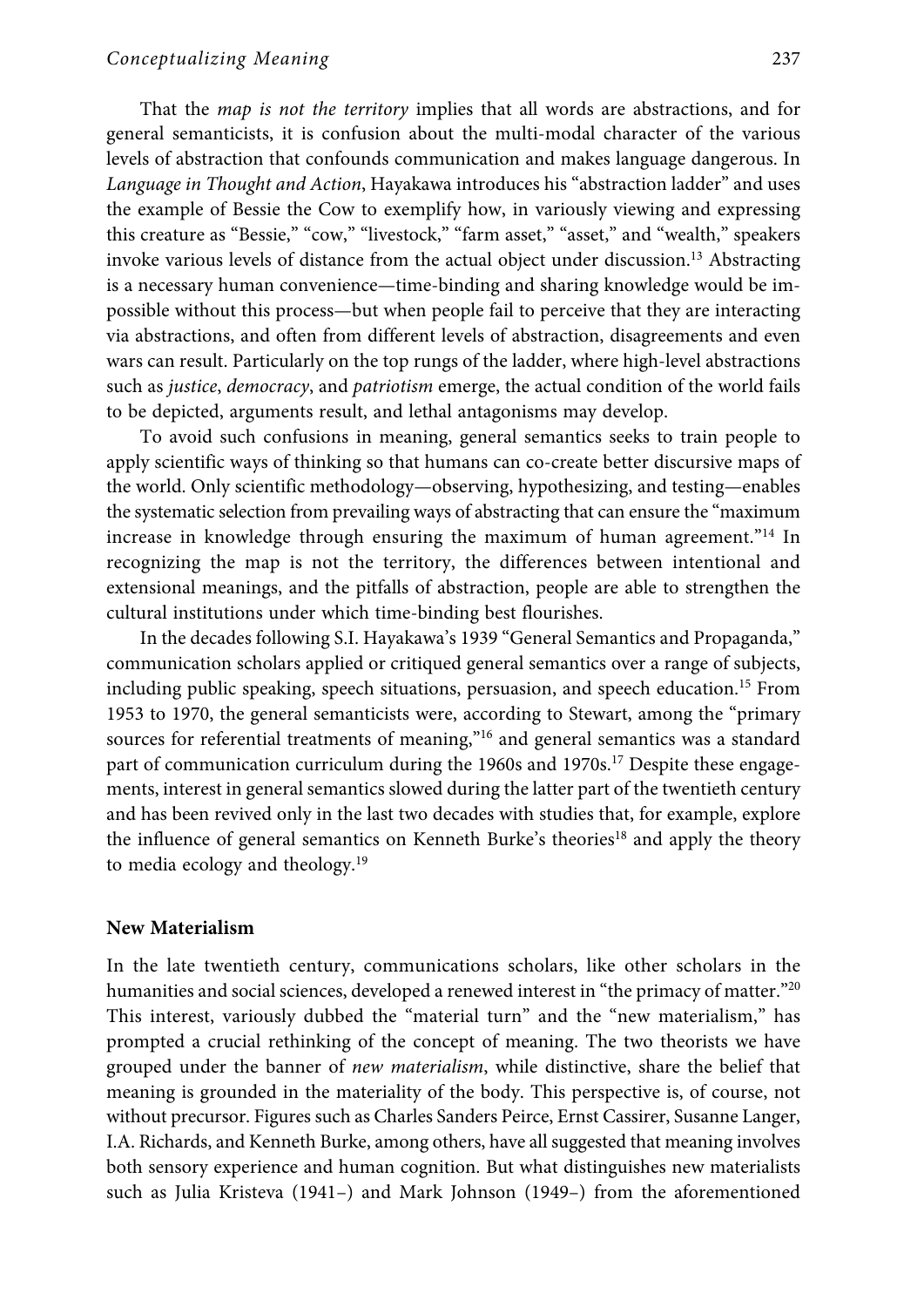scholars is their insistence that body and mind (matter and consciousness) are not separate, ontologically distinct entities. These theorists maintain that physical (material) states and psychical (mental) states are co-extensive, if not entirely reducible to one another.

Julia Kristeva first began to sketch her materialist view of meaning in her 1969 book, *Semiotiké: Recherches pour une sémanalyse* (*Semiotics: Investigations for Semanalysis*). Since only two chapters of *Semiotiké* were translated into English, however, Kristeva's theory of meaning is generally traced to her groundbreaking 1974 text, *La révolution du langage poétique*, a third of which was translated into English and published as *Revolution in Poetic Language* in 1984. In this latter work, Kristeva examines avant-garde literature and the ways "poetic language" undermines a traditional conception of meaning in which words simply denote things or thoughts. Instead of viewing meaning as separate from subjectivity, Kristeva regards it as the outcome of a dynamic *signifying process* in which language discharges the subject's bodily drives and energies. For Kristeva, the signifying process is comprised of two modalities that, while conceptually distinct, are wholly inseparable: the *semiotic* and the *symbolic*. 21

To avoid confusion, it should be noted that Kristeva's use of the term "the semiotic" (*le sémiotique*) differs from Peirce and others' use of the term "semiotics." Whereas semiotics refers to the science of signs, the semiotic refers to "the heterogeneous, affective, material dimension of language,"<sup>22</sup> which is to say, to the "drive-based dimension of language."<sup>23</sup> The semiotic entails the transverbal qualities of language, "such as rhythmical and melodical inflections."<sup>24</sup> Though the semiotic facet of language does not signify, it motivates (even as it threatens) signification, discharging drives in symbols and making symbols matter.<sup>25</sup> In contrast to the semiotic, the symbolic is associated with syntax and grammar, with the rules that govern language and its use. Following Jacques Lacan, Kristeva regards the symbolic as the domain of logic and law: it is that which provides stability and structure and makes representation possible. Meaning is a product of the dialectical oscillation between the semiotic and the symbolic.

Kristeva's theory of meaning is bound up with her conception of the *chora* (roughly, "space"). Adapting the term from Plato's *Timaeus*, Kristeva understands the *chora*, which she frequently couples with the semiotic, as the "receptacle" that registers (but also provisionally orders) the bodily rhythms, intensities, and pulsations connecting mother and infant before and following birth. Inasmuch as these kinetic energies are discharged in verbal and gestural expression, the *chora* is the locus of the socio-biological drives that underlie the semiotic and, by extension, all signification, though Kristeva prefers the term *signifiance* to signification, as it accounts for the non-signifying facet of language and communication. Just as a baby's "first sounds and gestures express and discharge feelings and energies" of the *chora*,<sup>26</sup> so too do the timbre and tone of one's voice, the rhythm and tempo of poetry, and the melody and movement of music; these are all material manifestations of the semiotic chora. The semiotic, then, is the precondition of the symbolic—the generative "material conditions of meaning construction."27

Whereas Kristeva approaches the matter of meaning from a psychoanalytic perspective, Mark Johnson approaches it from a philosophical perspective, though he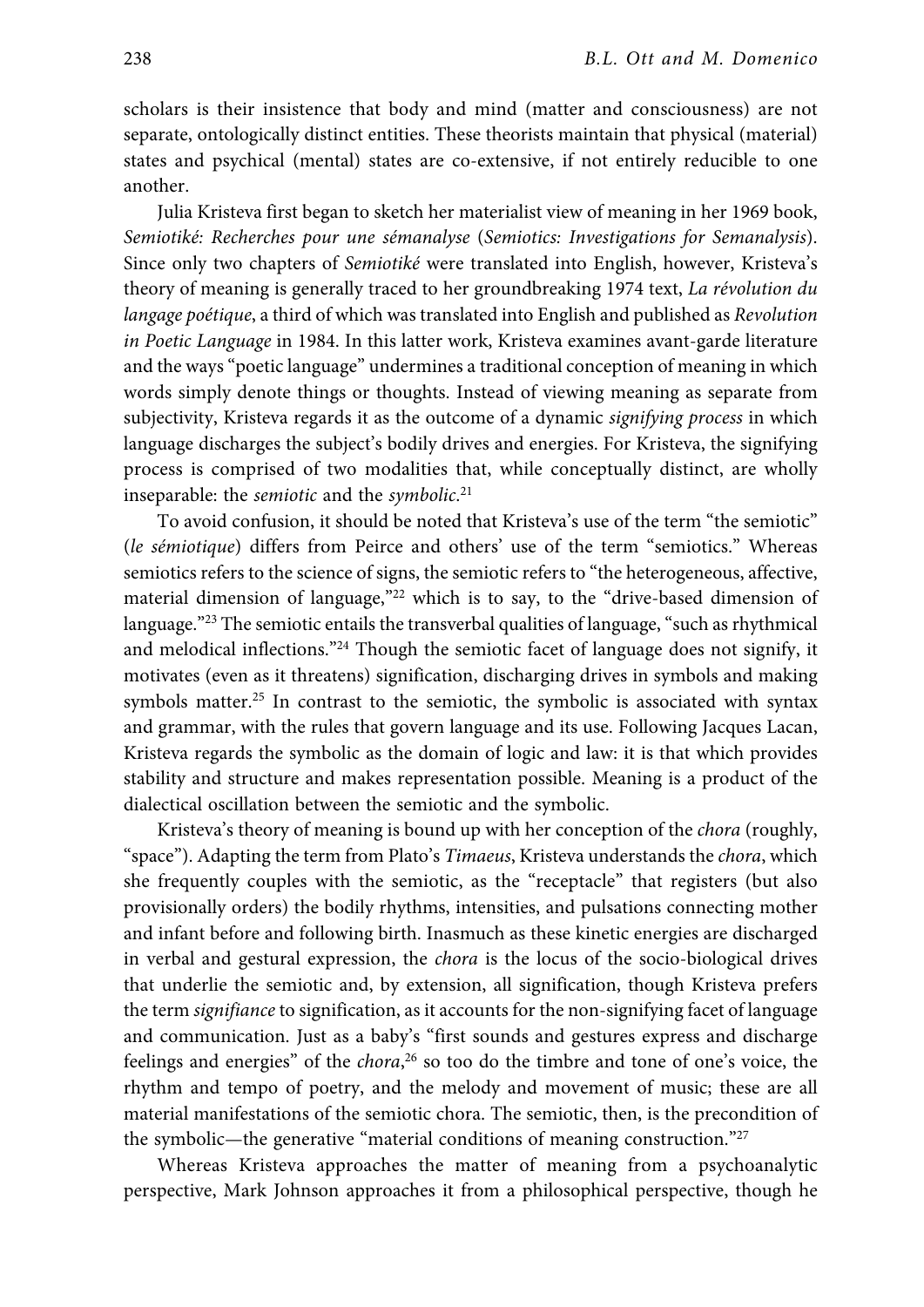draws support for his theory from neuroscience, linguistics, and cognitive science. His approach to meaning is most clearly laid out in two works, *The Body in the Mind* and *The Meaning of the Body*, though elements of it have also been developed in his collaborative work with George Lakoff, especially *Philosophy in the Flesh*. <sup>28</sup> The starting point for Johnson's theory is a critique of Anglo-American analytic philosophy and its attendant *objectivist* theory of meaning, which he maintains, "assumes a fixed and determined mind-independent reality, with arbitrary symbols that get meaning by mapping directly onto that objective reality."29 Like Kristeva, Johnson's theory of meaning rejects a Cartesian mind/body dualism, offering a unified, material, embodied, and nonpropositional perspective in its stead.

For Johnson, the material body is the basis of all meaning, for it structures or lends form to all human experience. Combining the pragmatism of John Dewey and William James with the phenomenology of Maurice Merleau-Ponty, Johnson suggests that meaning arises from the felt qualities of events and situations generated by active and moving bodies. According to Johnson, meaning emerges out of (or originates with) pre-conscious sensorimotor experiences that precede and, subsequently, structure perception and other higher cognitive processes such as intellectual feelings and reflective thinking. To explain this process, Johnson invokes the concepts of *image schemata* and *metaphorical projections*. Image schemata are basic patterns or recurring gestalts of embodied (visual, auditory, kinesthetic, or cross-modal) experience typically formed during infancy and early childhood, and metaphorical projections are the abstract concepts and inferences derived from those patterns. Johnson further contends that the basic schemas, which give rise to more abstract understanding and meaning (through metaphorical projections), are themselves tied to the aesthetic dimension of all embodied experience. In short, pervasive aesthetic characteristics of the world appeal to our bodily senses, creating relatively stable patterns of sensorimotor experience that, in turn, contribute to the meanings we make through metaphorical extension to nonphysicalistic realms.

Given that new materialism is a comparatively recent perspective on meaning, it has not been embraced as widely as some other perspectives. But in the past ten years, communication scholars have increasingly begun to draw upon its insights to explain how audiences engage in fully embodied sense making. Taking up Kristeva's notion of the semiotic, for instance, media and rhetorical scholars have explored how literature, plays, films, and war rhetoric move audiences at an affective, bodily level.<sup>30</sup> Similarly, Johnson's work on image schemata and metaphor has variously been taken up by discourse, intercultural, and organizational scholars to study the role of embodied cognition in information processing and meaning-making.<sup>31</sup> Animated both by the "material turn" and a rising interest in the body, new materialism is likely to continue to grow in influence in the coming decades.

#### **The New Rhetoric**

For nearly 2,000 years, a classical conception of rhetoric rooted in persuasion dominated rhetorical theory. That conception was problematized in the early to mid-twentieth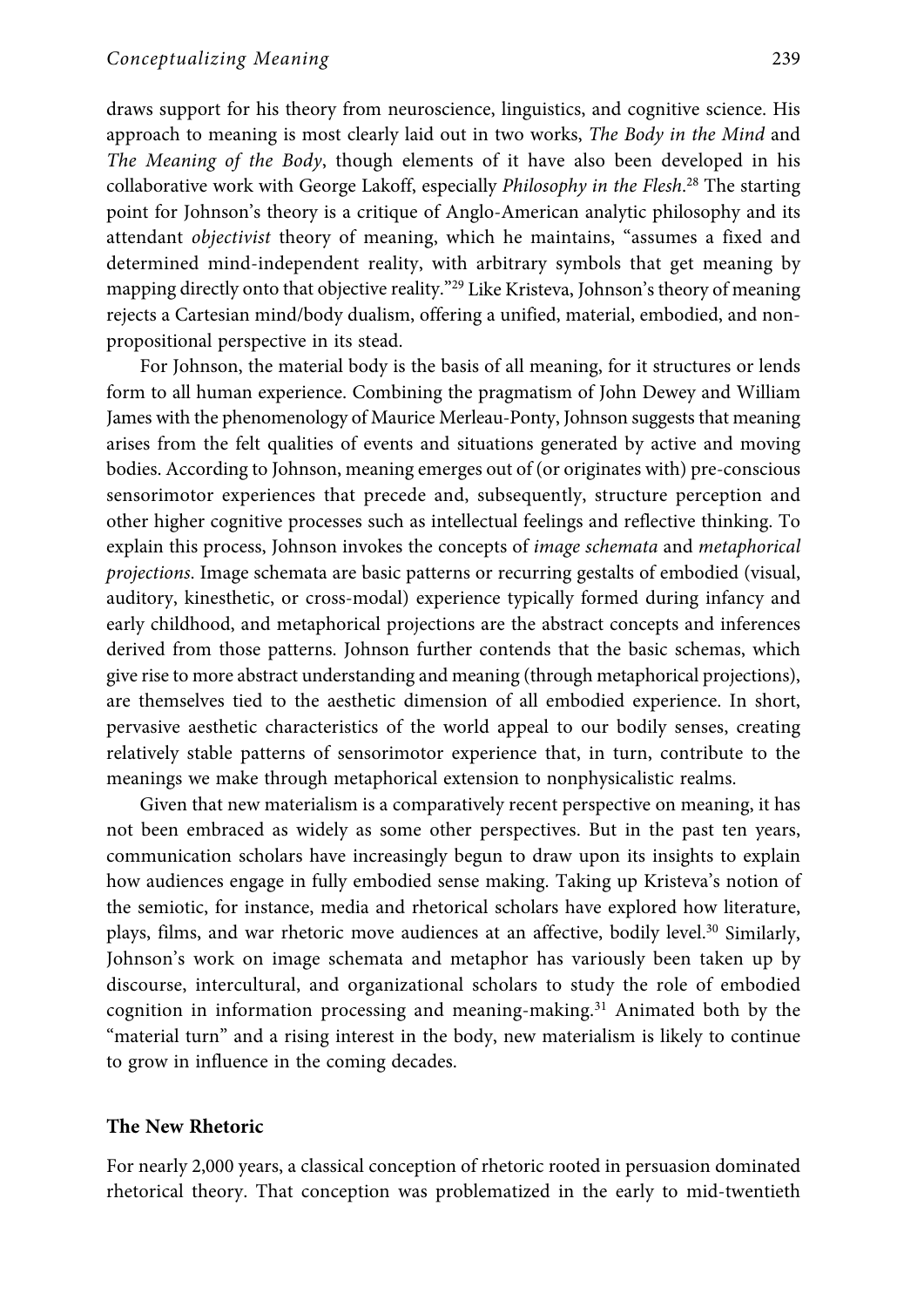century, however, as a renewed interest in rhetoric among philosophers, communication scholars, and composition teachers spawned a series of efforts to reconceptualize it. Though diverse, the reconceptualizations of rhetoric that occurred during this period are often grouped, if somewhat uneasily, under the sweeping, nondescript banner of the *new rhetoric*. <sup>32</sup> Chief among the thinkers credited with advancing the new rhetoric were the literary scholars I.A. Richards (1893–1979) and Kenneth Burke (1897–1993), both of whom were introduced to communication scholars in large measure by Marie Hochmuth in the 1950s. In separate essays in the *Quarterly Journal of Speech*, Hochmuth outlined the basic contours of Richards's and Burke's versions of the new rhetoric.<sup>33</sup> Our interest in the new rhetoric is animated by the context-based theory of meaning at its core.

I.A. Richards's conception of meaning emerges directly out of his concern with rhetoric. In his 1936 book *The Philosophy of Rhetoric*, Richards laments the state of rhetoric, suggesting that it has changed little since Aristotle. He objects, in particular, to rhetoric's obsession with persuasion, advocating for a reconceptualization of rhetoric aimed instead at comprehension. Accordingly, Richards defines rhetoric as "a study of misunderstanding and its remedies."<sup>34</sup> In keeping with his desire to promote understanding, he turns to what he regards as the key site of misunderstanding: words. The problem of misunderstanding arises, according to Richards, from two misconceptions about how words work, what he calls the *proper meaning superstition* and the *doctrine of uses*. These principles hold, respectively, that every word has a singular meaning and that its correct usage will eliminate misunderstanding. In contrast, Richards argues that not only do words not possess one correct meaning, but they also have no meaning by themselves. For Richards, meaning resides not in words, but in people and, more specifically, in the contexts in which persons use them.

When Richards insists that meaning is contextual, he intends "context" in two senses. First, meaning is contextual because it depends upon the particular combination of words used in a phrase or sentence. This, the more restricted or literary sense of context, simply refers to the "interinanimation of words"—to the ways in which the meanings of words are mutually dependent. Second, meaning is contextual because words summon or call to mind previous events that shape our experience of the present. This, the more inclusive or technical sense of context, which Richards explored with his co-author C.K. Ogden (1889–1957) in their 1923 book *The Meaning of Meaning*, refers to how humans perceive and experience the world. Every event, according to Ogden and Richards, produces stimuli or sensory experiences that are stored as imprints or "engrams" in our minds for later retrieval. Words activate these engrams—the residual traces of previous events because words are substitute stimuli or signs of the original stimulus. When a person hears a word such as *apple*, for instance, it evokes thoughts of one's previous experiences with apples, thus triggering the associated engrams—a process called "delegated efficacy." And since no two people have experienced apples in all the same ways, the word *apple* necessarily evokes different engrams and, consequently, different meanings for each person. In light of the inevitable ambiguity of words, meaning can never be determined by analyzing words as if they are "discrete independent tesserae" in a mosaic; to some extent, all understanding is inference and guesswork.<sup>35</sup>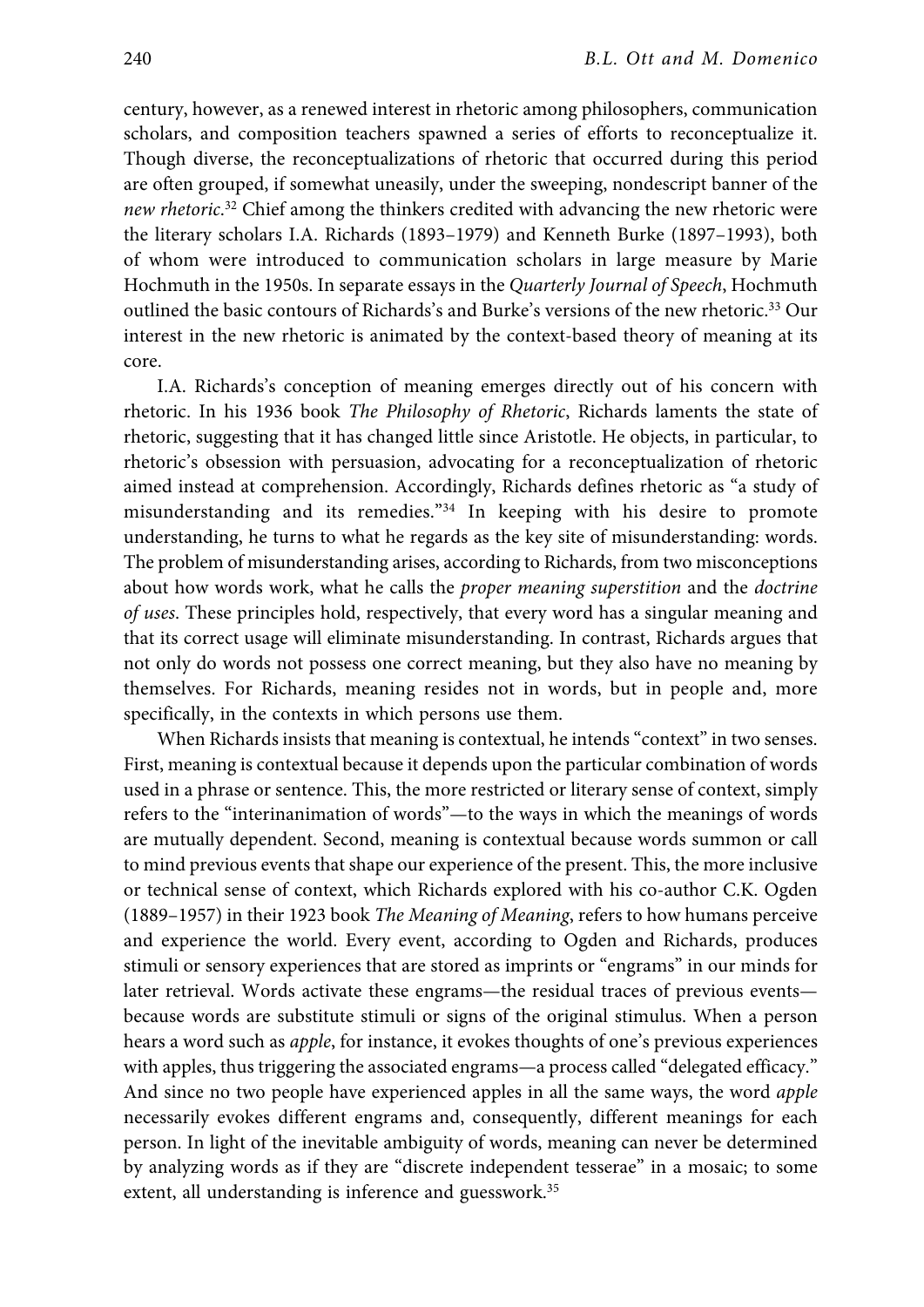Ogden and Richards sum up their context-based theory of meaning in a model known as the semantic triangle. Like Peirce's triadic theory of the sign, Ogden and Richards' semantic triangle features three primary elements:

- (1) a *referent*, which corresponds to Peirce's "object";
- (2) a *symbol*, which corresponds to his "sign"; and
- (3) a *thought* or reference, which corresponds to his "interpretant."

Though both models seek to explain the relation between an expression and the subject to which that expression refers, they do so in different ways. While Peirce's model depicts an equilateral relationship among all three terms, Ogden and Richards' model indicates (via a dotted line) that "there is no relevant relation other than the indirect one" between the symbol and the referent.<sup>36</sup> This "imputed" relation is much closer to Ferdinand de Saussure's view of signs than to Peirce's. We highlight this distinction to underscore that no directly causal relation exists between a symbol (word) and a referent (object), which is why Richards "sees all language as metaphorical."<sup>37</sup> Words do not refer to objects; rather, they trigger "the missing parts of the context."<sup>38</sup>

Though Kenneth Burke's conception of meaning is far less explicit than Richards's, it can nonetheless be intuited from his theory of rhetoric. While Richards's conception of rhetoric explicitly challenges Aristotle's conception and its focus on persuasion, Burke's view of rhetoric extends Aristotelian rhetoric.39 In his 1950 book *A Rhetoric of Motives*,





*Figure 10.1* Ogden and Richards's semantic triangle.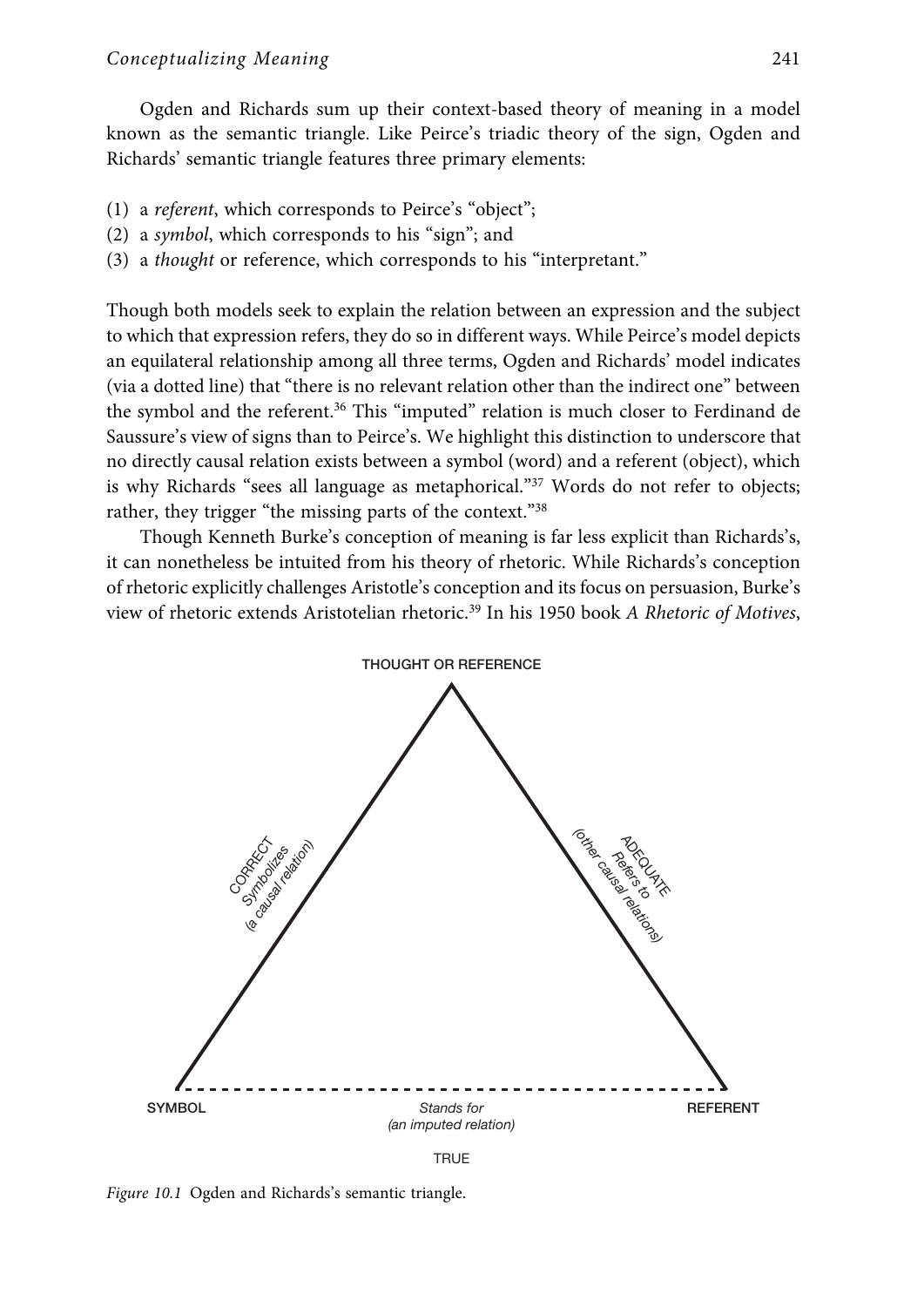Burke features *identification*, rather than persuasion, as his key term and defines rhetoric as "*the use of language as a symbolic means of inducing cooperation in beings that by nature respond to symbols*."40 Identification is critical to Burke's new rhetoric because, like Richards, he regards division (or alienation) and conflict to be endemic to the human condition. But whereas Richards locates the source of conflict in misunderstanding, Burke locates it in social hierarchy and human motives. Thus, Burke's rhetoric is more concerned with *attitudes* than with comprehension. Despite these differences, both Richards's and Burke's new rhetorics were responses to World War I and to the social anxieties that it generated.

Burke's most explicit treatment of meaning and signs appears in a 1962 essay, "What Are the Signs of What? A Theory of 'Entitlement'," published in *Anthropological Linguistics*. In that essay, which Burke had previously delivered as an invited talk at Boston University in 1956, he proposes to "reverse the usual realistic view of the relation between words and things" by arguing that "things are the signs of words."<sup>41</sup> For Burke, the idea that words are unproblematic reflections of the world "clings to a kind of naive verbal realism that refuses to realize the full extent of the role played by symbolicity in his [man's] notions of reality.<sup>"42</sup> The position Burke advances is grounded in a constitutive view of rhetoric that sees language as essential to the construction of the social world. While he is quick to acknowledge that there is a material (or nonverbal) world that exists independent of symbolicity, Burke maintains that our experience of that world is so tied up in the way we define, designate, and dramatize it that the "overall 'picture' is but a construct of our symbol system."43

Continuing, Burke posits that words distill and "entitle" complex nonverbal situations.<sup>44</sup> By singling out certain attributes (as opposed to others) of a situation, language orients us toward that situation; it shapes our attitudes and, thus, our actions. Language, then, is not simply a transparent representation of the nonverbal world, but a kind of action—symbolic action—in the world. While words entitle situations, nonverbal situations also operate according to the principle of abbreviation, meaning that they exhibit "one fragment or portion that is felt to stand for the essence of the situation."45 Since our sensory experience of that fragment signifies or is emblematic of the particular motives that inhere in the entitling terms for that situation, situations can be said to be materializations or signs of the spirit peculiar to words. So, while Burke's new rhetoric differs from Richards's in scope, purpose, and terminology, it shares a recognition that meaning is radically contextual in character.

The new rhetoric, generally, and I.A. Richards's, specifically, was seminal to the study of meaning in communication. According to Stewart, Richards was one of the eleven most cited authorities on meaning through 1970,<sup>46</sup> and his belief that meaning is context dependent and, thus, never fixed is widely regarded as axiomatic. Richards's influence continued to be felt, especially in rhetorical studies, throughout the 1970s and 1980s, and, in 1988, *Rhetoric Society Quarterly* hosted a special issue on I.A. Richards and his contributions to rhetorical theory. Burke, perhaps even more so than Richards, has had a profound influence on rhetorical theory and, especially, a constitutive view of language. But Burke's view of meaning is less well known. Indeed, one of the few sustained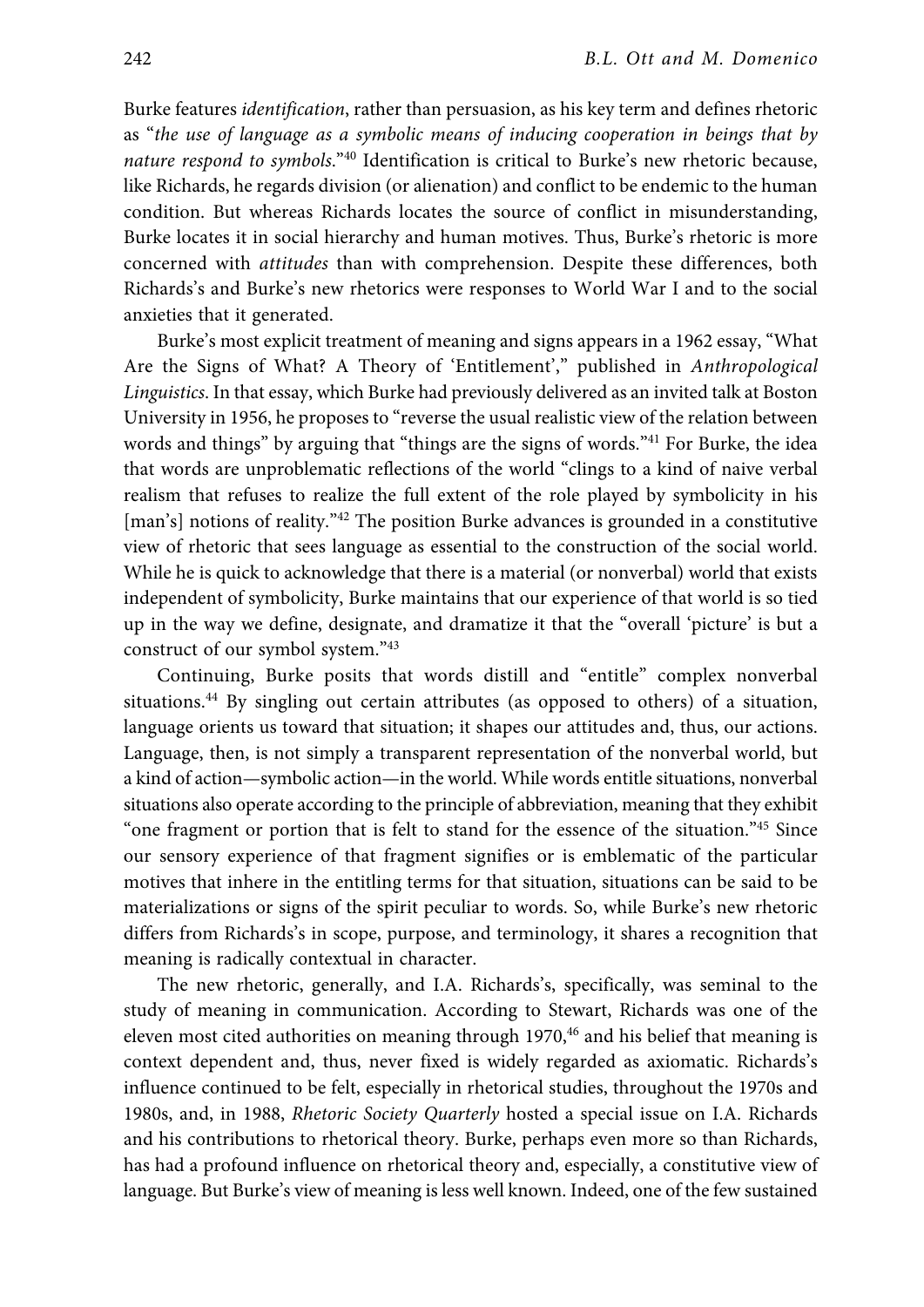treatments of it is Stewart's *Language as Articulate Contact*, which dedicates a full chapter to its explication.<sup>47</sup>

#### **Ordinary Language**

Ordinary language philosophy—a label that was not used by the philosophers themselves —is primarily associated with the views of Ludwig Wittgenstein (1889–1951), J.L. Austin (1911–1960), and John Searle (1932–). This perspective challenges the view that philosophical inquiry requires a specialized language divorced from ordinary use. For proponents, the distinction between ordinary and non-ordinary language is not that of vernacular use on the one hand and academic or scientific language on the other; rather, the distinction is between language as it is ordinarily used and understood and philosophical, idealized language—such as that employed by logical positivists—thought to be more capable of reflecting reality. Ordinary language philosophy also challenges referential theories of meaning; these referential theories assert that the meaning of a word or phrase consists in its relationship to an object or thing, and that the verifiability of this relationship can be determined to be true or false. Ordinary language philosophers point out that, for many words and phrases, there is no identifiable object that constitutes meaning; the meaning of a word or a phrase emerges only through its use.<sup>48</sup> For ordinary language philosophers, both philosophical methodology and linguistic meaning are found in the ordinary *use* of expressions.

Wittgenstein studied logic and mathematics before becoming a Fellow at Trinity College at Cambridge where he wrote what eventually became one of the most influential philosophical texts of the twentieth century, *Philosophical Investigations*. Published posthumously in 1953, the text explores Wittgenstein's non-referential position toward meaning by analogizing language use with games.<sup>49</sup> For Wittgenstein, to ask, "What is a word?" is analogous to asking, "What is a piece in chess?" Knowing the shape of the king, for example, explains nothing about its use; how the king functions—what it means—is known only through the rules of the game. The shape and sound of a word is like the shape of the king and functions likewise; to know what any word means it is necessary to know its role in the language-game in which it is used.<sup>50</sup> The fundamental error of denotative theories of language is that they appeal to something outside of the system of language-games—to objects in the world—in order to explain the significance of words, an appeal that is analogous to trying to explain how the king functions by referring to something outside of the game of chess. For Wittgenstein, a word's meaning cannot be explained by reference to the thought it expresses, nor the thought by some object in the external world. The word, an indivisible unit of sound-with-sense, is explainable only by contrasting its role with that of other words in the language system of which it is a part.

Wittgenstein's language-games are often communication games.<sup>51</sup> Communication is possible because language (like any game) has recognized, albeit arbitrary, rules.<sup>52</sup> Reference is possible in Wittgenstein's view; the rules of some language-games are founded on conventions through which a language community comes to link sense impressions to conditions in the world. In other words, in the technique of using language, certain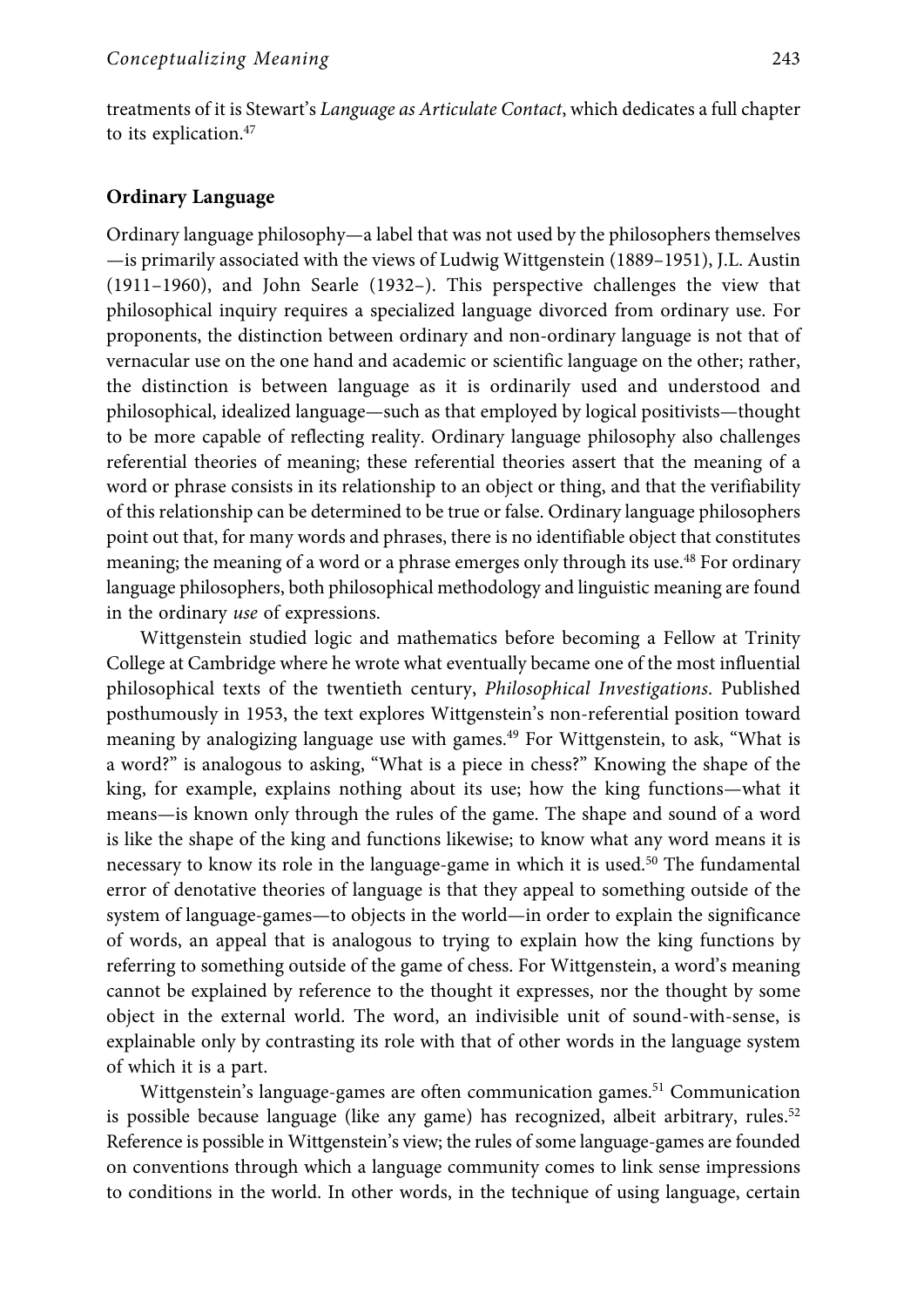elements or objects come to correspond to signs, to words.53 *Brick*, for example, through practices involving interacting with people and bricks, comes to correspond to a rectangular block of aggregate, but outside of human interactions involving such blocks, *brick* is meaningless. The meanings of words are always highly contextualized, embedded in forms of life that give them meaning. For example, the expression "*Water!*" can be used as an exclamation, an order, a request, or as an answer to a question, depending on how it is used. Language-games are learned by watching others play and by observing utterances and their consequences within the culture and society in which they are used. Without training in the rules of these forms of life, communication between people would be impossible.

British philosopher J.L. Austin and his erstwhile American student John Searle developed ordinary language theory based on what Austin called *speech acts*. In 1955, Austin introduced speech acts by publishing his William James Lectures (which had been delivered at Harvard in 1954) as *How to Do Things with Words*. Like Wittgenstein, Austin challenged traditional notions of meaning and insisted that the meanings of all utterances are not referential, nor truth-conditional and verifiable. Creating a distinction between *constatives*, or utterances that are referential, truth-conditional, and mostly descriptive in function, and *performatives*, or utterances that are not sayings but *doings*, Austin says that only the former have truth value. This constative–performative distinction challenged rhetorical, linguistic, and philosophical traditions that establish equivalence between definitions of literal meaning and truth and considered meaningful only statements that are verifiable according to criteria of truth-falsity.<sup>54</sup> Performatives—"I do" or "I hereby christen this ship *The Queen Elizabeth*,*"* for example—do not describe or report anything that can be considered true or false. Further, these sentences are, or are part of, the doing of an action—marrying or naming.<sup>55</sup> While Austin later abandoned a strict delineation between constatives and performatives, he continued to advocate for the position that not all expressions were truth-verifiable. For Austin, language is not merely repre sentational: a theory of linguistic meaning must take into account social and pragmatic features of language use.

Austin further explicates speech acts by conceptualizing three different linguistic acts that can be performed at the same time by uttering the same words: a *locutionary* act of uttering words with a definite meaning as defined by sense and reference; an *illocutionary* act which by virtue of implicit conventions is accomplished in uttering the words; and a *perlocutionary* act of producing some effect as a result of uttering words.<sup>56</sup> For example, uttering the locutionary act "You're stupid" accomplishes the illocutionary act of insulting someone and the perlocutionary act of causing anger. According to Austin, while the meaning of a constative can be assessed in terms of truth or falsity the accused person is or is not stupid—the meaning of speech acts is assessed by an alternate criterion, felicity. For a speech act to be felicitous, several conditions must be met: there must exist a conventional procedure having a conventional effect (for example, saying "I do" making one married), and the speech act must be uttered correctly and completely by appropriate persons in appropriate circumstances (in a ceremony by partners capable of being united in a marriage ceremony).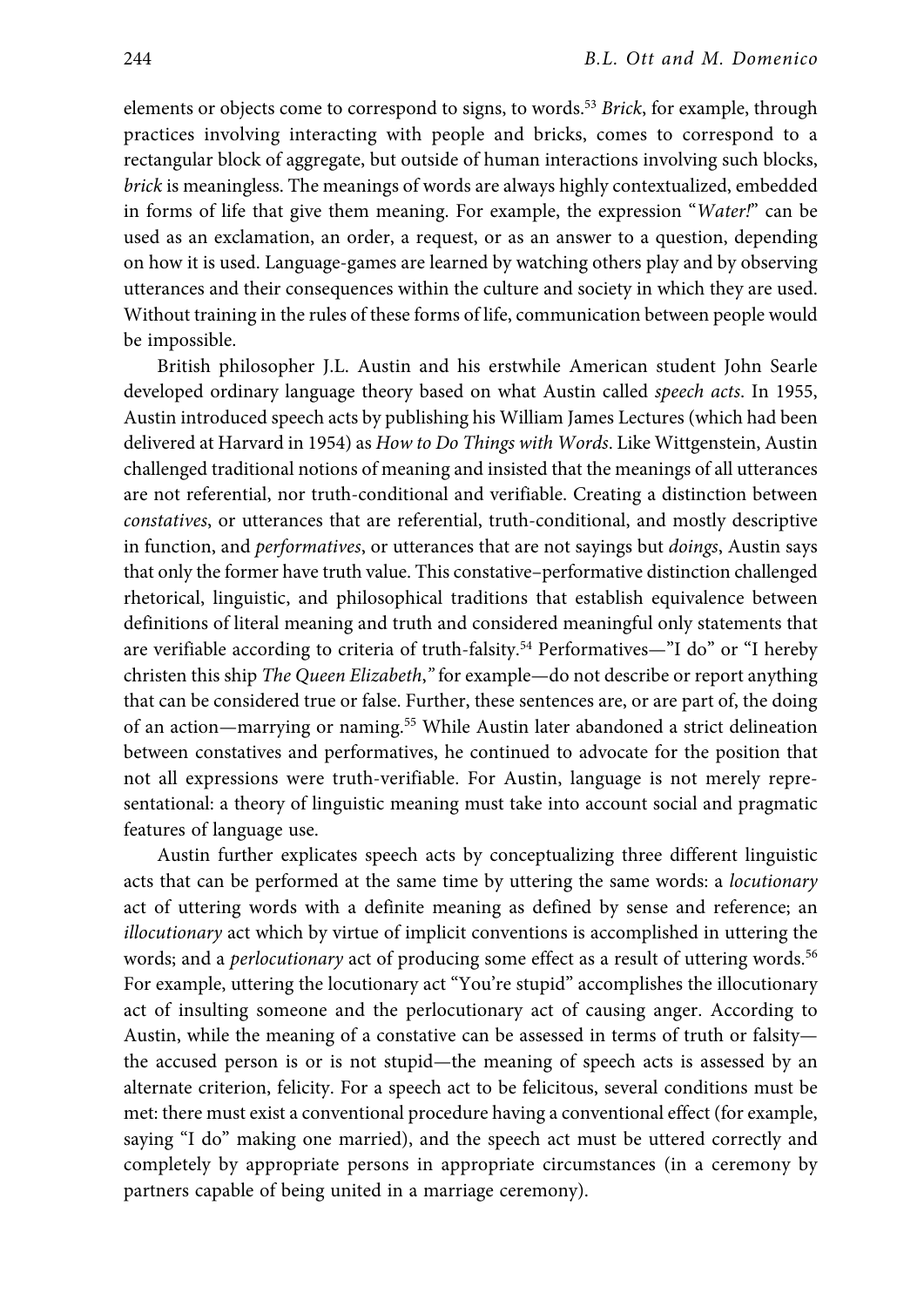Austin distinguished meaning as sense and reference from meaning resulting from what he termed *force*, or that which gives information as to how an utterance is to be taken or interpreted.57 For some utterances, it is *force*—accomplished through a number of factors including the situation, mood, tone, grammar, and nonverbal gestures—that informs a hearer that a speaker is joking, insinuating, being sarcastic, or merely reporting. Where wording alone is insufficient to clue a hearer into the meaning intended by a speaker, force—words like "I argue," "I demand," or "I believe"—allows meaning to emerge in a specific context of language use.

John Searle's theory, initially published in 1969 in *Speech Acts: An Essay on the Philosophy of Language* and in 1979 in *Expression and Meaning: Studies in the Theory of Speech Acts*, is an extension of Austin's work. Searle, a professor of philosophy at Berkeley, has continued to develop his language theory, and the remarks included here do not reflect the full evolution of his thinking on consciousness, language, and culture. In communication scholarship, Searle may be best known for his conceptualization of *indirect speech acts*, or speech acts in which "the speaker's utterance meaning and the sentence meaning come apart in various ways" so that the meaning exceeds what is said.<sup>58</sup> Indirect speech act theory, along with Searle's Principle of Expressibility and his Literal Meaning Hypothesis, address meaning in language by contrasting literal meaning with nonliteral meaning.

The Principle of Expressibility states that "whatever can be meant can be said."59 In other words, whenever the force of an utterance is not clear, it can be made clear. For example, the proposition "Sam smokes habitually" can be explicated by the addition of expressions of force such as "Sam, smoke habitually!" or "Does Sam smoke habitually?"<sup>60</sup> The Principle of Literal Meaning addresses those utterances in which a speaker intends to communicate no more than the literal meaning of a sentence. In these cases, the speaker's meaning and sentence meaning coincide as, for example, when "It's getting hot in here" is uttered to indicate rising temperature in a room.<sup>61</sup> Nonliteral meaning includes utterances such as metaphors—"It's getting hot in here" to describe an escalating argument, for example—as well as uses of language that are intended to be sarcastic or jokes. For Searle, as for Austin and Wittgenstein, meaning does not exist prior to utterances; meaning depends upon and emerges within specific language use.

As the field of communication broadened its scope and methodologies in the latter decades of the twentieth century—away from classical conceptions of rhetoric as public address and a scientistic orientation to research—communication scholars turned to ordinary language theories to ground their work. While Edward Shirley argued that a satisfactory theory of meaning could not be derived in terms of speech acts, other researchers found ordinary language principles productive. In the 1970s–1980s, Thomas Farrell and Thomas Frentz turned to J.L. Austin and John Searle while Richard Buttny turned to Wittgenstein, for instance, to shift the focus from what language *symbolizes* to what language *does* in a material arena.62 During the latter twentieth and early twentyfirst centuries, ordinary language theory has been applied to discussions concerning linguistics, the rapprochement of rhetoric and philosophy, realism in news journalism, interpersonal conflict literature, and models of signification and pedagogy, among others.<sup>63</sup>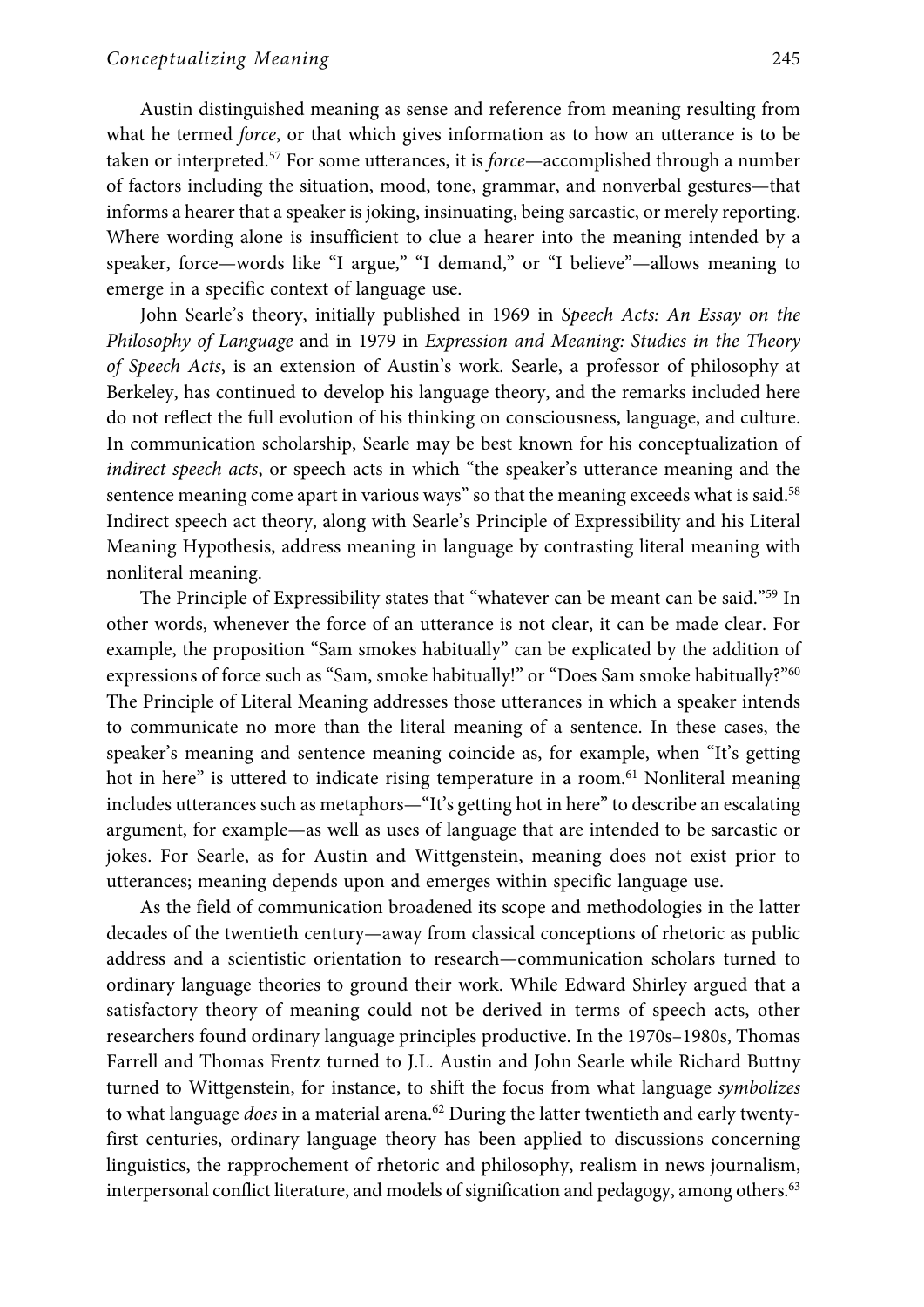#### **Semiotics**

Ferdinand de Saussure (1857–1913), Charles Sanders Peirce (1829–1913), and Roland Barthes (1915–1980) are three theorists, influential in the communication field, who advanced the perspective on meaning known as *semiotics*. Semiotics can be defined as a "science of meaning" that studies signs and their uses in representation.<sup>64</sup> Two core assumptions of semiotic theory are that any theory of meaning must be conceptualized within the context of a theory of language, and any theory of language must be based on a definition of signs in relation to other signs.<sup>65</sup> Each of the three major semiotic theorists begins with the sign, but their different conceptualizations yield different implications for meaning.

The Swiss linguist Ferdinand de Saussure is generally credited with revolutionizing the study of language by replacing a substantive view of language as a collection of separate, meaningful units called *words* with a relational, structural model that considers language in terms of the relationships among words.<sup>66</sup> Saussure's lectures on his semiotic system—which he termed *semiology*—were delivered at the University of Geneva and published posthumously in 1915 as *Course in General Linguistics*. Interested in establishing a general science of signs, Saussure says that "from the very outset we must put both feet on the ground of language and use language as the norm of all other manifestations of speech."67 Accordingly, he isolates language as a field of study independent of both speakers and of external reality by approaching language as made up of two distinct parts, a structure and the manifestations of that structure. The structure or system of rules and conventions that makes speech possible is *la langue*; the actual use of language by speakers is *la parole*. For Saussure, it is the conceptual structure of *la langue* and not the social use of *la parole* that determines the meanings of words.

In contrast to how correspondence theories of meaning treat a symbol as the link between a name and an object, Saussure's linguistic sign is a two-sided psychological entity consisting of a *signifier* (sound-image) and a *signified* (the concept). The signifier is the material form of the sign as perceived by the listener's senses, while the signified is the mental image or idea evoked by the signifier. Importantly, Saussure regarded the relation between the signifier and the signified to be arbitrary. For example, the concept "tree" and the sound /tri/ have no necessary connection beyond shared social convention. Communication is possible because all individuals who are socially linked by a common language will establish among themselves a kind of average of meanings: all will reproduce—not exactly, but approximately—the same signs linked to the same concepts.

Saussure shifts the question of meaning away from how language relates to the external world and toward the internal relations of signs in a structured system of "organizational categories and forms through which the mind is able to experience the world, or to organize a meaning in what is essentially in itself meaningless."<sup>68</sup> For Saussure, then, given the arbitrary nature of signs, signs do not reference external reality and meanings do not reside in the signs themselves, but in their relationships. Fixing signs in relation to one another in the sign-system underlying language use allows the possibility of meaning. Signs thus *mean* in advance of communication events and exclusively due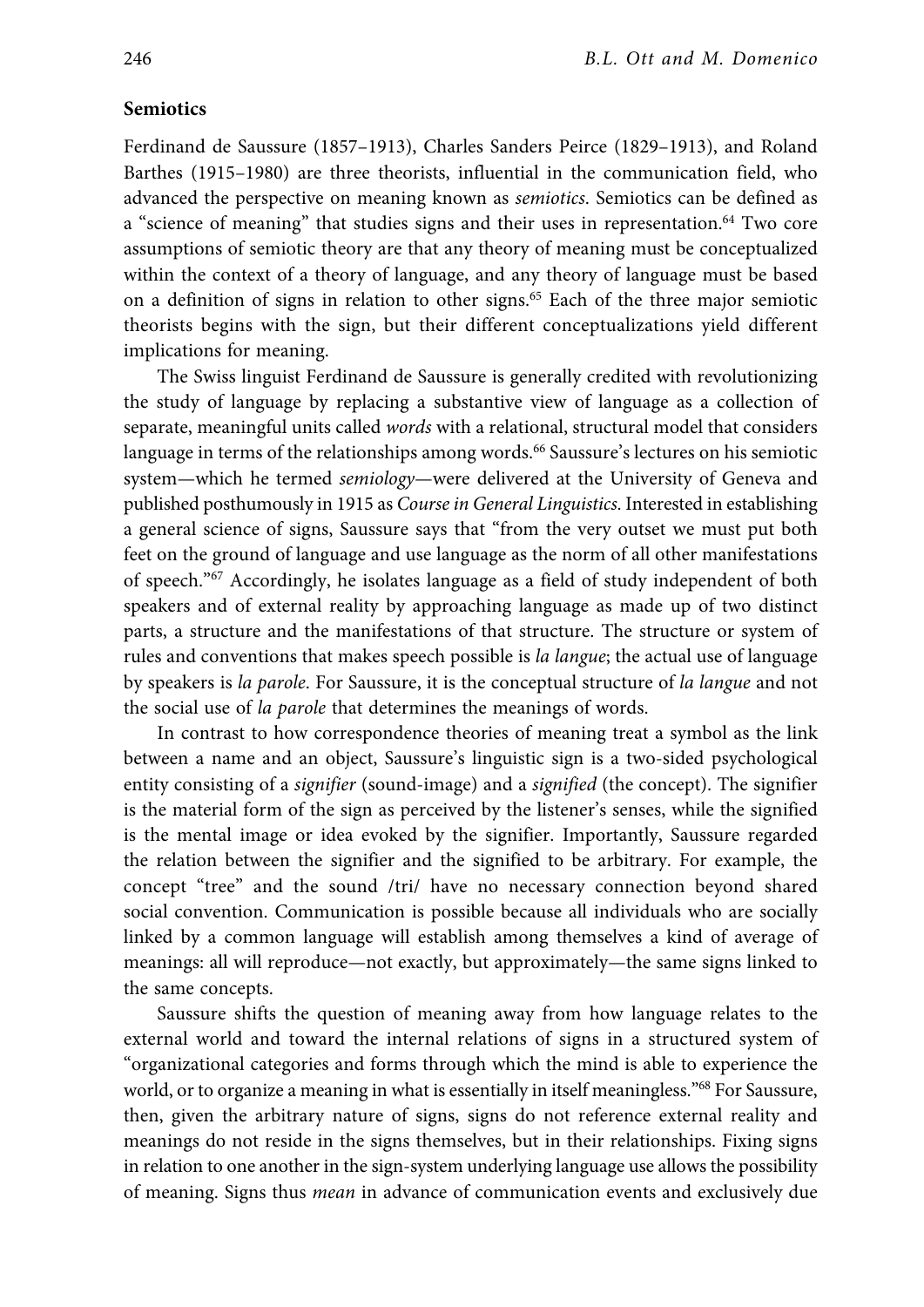to the differences among them in *la langue*. Meaning is possible, but to decipher meaning would require knowledge of exclusively symbolic and abstract language codes.

Charles Sanders Peirce, the founder of modern pragmatism, is considered along with Saussure to be a founder of modern semiotics, calling his theory *semiotics*. <sup>69</sup> Educated at Harvard, Peirce taught logic and philosophy and wrote prodigiously, filling eight dense volumes that began to be published in 1932 as *Collected Papers of Charles Sanders Peirce*. Like Saussure, Peirce rejects a correspondence view of meaning and frames the study of language on the basis of signs. However, Peirce does not approach language from a perspective divorced from language use and he extends the category of signs to include all modes of human communication. Taking a pragmatic stance, Peirce acknowledges that humans cannot directly know external reality, but he asserts that people take for real what their community considers real, including the fact of consciousness. Beginning with consciousness, Peirce approaches his system of signs by asking, "what *must* be the character" of signs used by "an intelligence capable of learning by experience?"70 He answers this question by theorizing three levels of meaning that correspond to levels of consciousness and result in a triadic theory of the sign.

Peirce notes that signs are not constructed simply to name and classify objects but because people want to understand objects in a sensory-based fashion.<sup>71</sup> This understanding is possible because of the basic components of consciousness which Peirce terms *firstness*, *secondness*, and *thirdness*. Firstness is immediate sensation derived from bodily and sensory processes; firstness is pure experience without recognition, analysis, or reference. Secondness is derived from relating signs to one another; secondness is human lived reality of the fact of things existing in the world. Thirdness is the level of meaning derived from symbolic processes; thirdness is the world of sign relations in abstractions, theories, and concepts. From these levels of consciousness, Peirce theorizes a triadic sign as "an object which stands for another object to some mind."72

For Peirce, signification requires a relationship not only between a sign and an object, but also with an interpretant, a human mind that must conceive of the sign as connected with its object. For example, as a hearer encounters the spoken word "flag," there is an immediate, non-conceptual experience of vibrations on the eardrum. Next, there is the experience of having a thought—a sign in the mind as "flag" becomes conscious. Then, the sign's interpretant *re-presents* the thought-object as a sign of the waving, striped object. It is the sign in the mind that meaningfully connects the other two.<sup>73</sup> A sign often has more than one thought-object. "Flag" might mean "my father's coffin cover," "the United States," or "US imperialism." Indeed, any sign or collection of signs resulting from prior experience can become an object in the sign–object–interpretant relationship. Communi cation is possible because experiences form the basis of sign–object–interpretant relations that are shared by members of a language community.

French philosopher, literary and social critic Roland Barthes built on the language theories of both Saussure and Peirce to develop his own theory of signs which might be termed the *signifying system*. Saussure's and Peirce's conceptualization of a sign is that of a signifier that then leads to a signified; the relationship between the two is one of *equality*. For Barthes, however, the relationship between the signifier and signified is one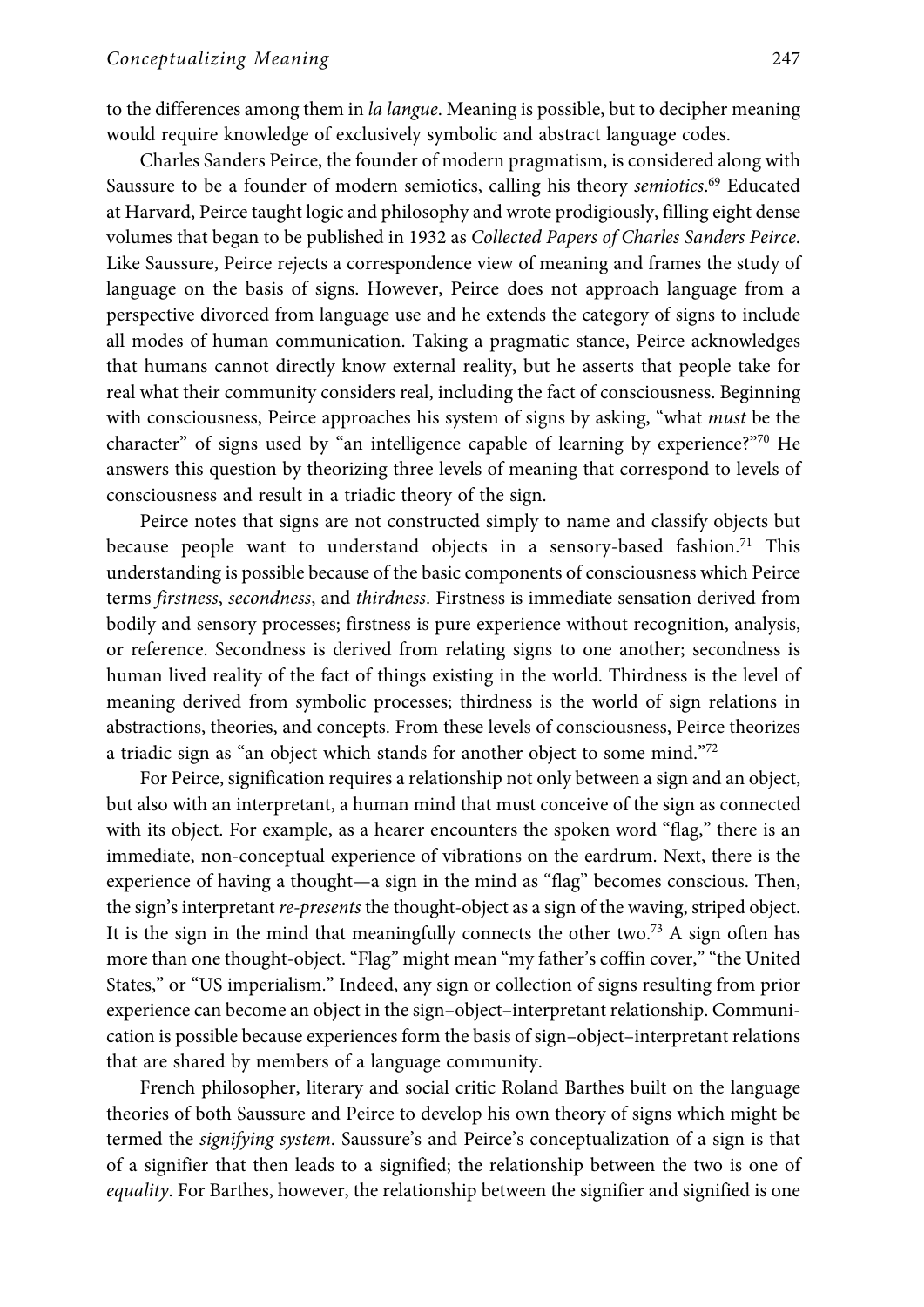of *equivalence*, a non-sequential correlation that unites the two in an indivisible unity.74 What a hearer grasps as *meaning* is the entire sign, the sound-image *and* the associated concept. This insight led Barthes to make one of his most important contributions to semiotic theory—the distinction between *denotative* and *connotative* meanings.

Denotative meaning involves the literal or explicit meanings of words and other phenomena. On a denotative level, the word "lion" (signifier) evokes the mental association of a large feline mammal (signified). But Barthes recognized that meaning goes beyond the literal; the word "lion" also evokes other associations such as "courage" and "pride." This second level of meaning, connotation, operates at the level of ideology and myth. For example, "dog" and "perro" may both denote a hairy mammal that barks, but, depending on the culture, the word might connote "faithful companion," "family member," "pest," or even "food." One consequence of connotative meaning is that all meaning is fundamentally culturally determined.

For Barthes, the semantization of cultural items is inevitable because "*as soon as there is a society, every usage is converted into a sign of itself.*"75 For any object not to signify would require that it be absolutely divorced from all human experience up to its creation. This insight led Barthes to extend his study of signs beyond language to such areas as myth, clothing, food, advertisements, and photography. All of these for Barthes function as planes of expression (signifiers) associated with planes of content (signifieds).76

Though William Hardy first began to explore a semiotic conception of meaning in a 1944 *Quarterly Journal of Speech* article, this perspective did not become popular in communication studies until the late 1960s and early 1970s. The popularity of semiotics largely corresponded with the dominance of structuralism, an (largely European) intellectual tradition concerned with the rules that govern all aspects of social life. As such, semiotics generally reflected an *objectivist* orientation, i.e., "a commitment to the belief that one could describe the world as it exists objectively, without reference to observers."77 Throughout the 1970s and 1980s, interest in semiotics grew exponentially, especially with regard to the study of media and culture, where it was used to account for the meanings of everything from fashion and film to advertising and architecture. Semiotics, which is still widely used in visual communication and media studies, has spawned thousands of articles in communication. Consequently, it is difficult to overstate the influence of semiotic theory on conceptions of meaning in communication studies throughout the latter half of the twentieth century.

#### **Symbolic Forms**

By the late 1960s, communication scholars had developed a keen interest in the complex relation between rhetoric and knowing, one that led them to explore the theory of symbolic forms. Two of the key philosophers responsible for this theory—Ernst Cassirer (1874–1945) and Susanne K. Langer (1895–1985)—believed that reason alone is a "very inadequate term with which to comprehend the forms of man's cultural life in all their richness and variety."78 Reason as developed in mathematical and scientific thinking is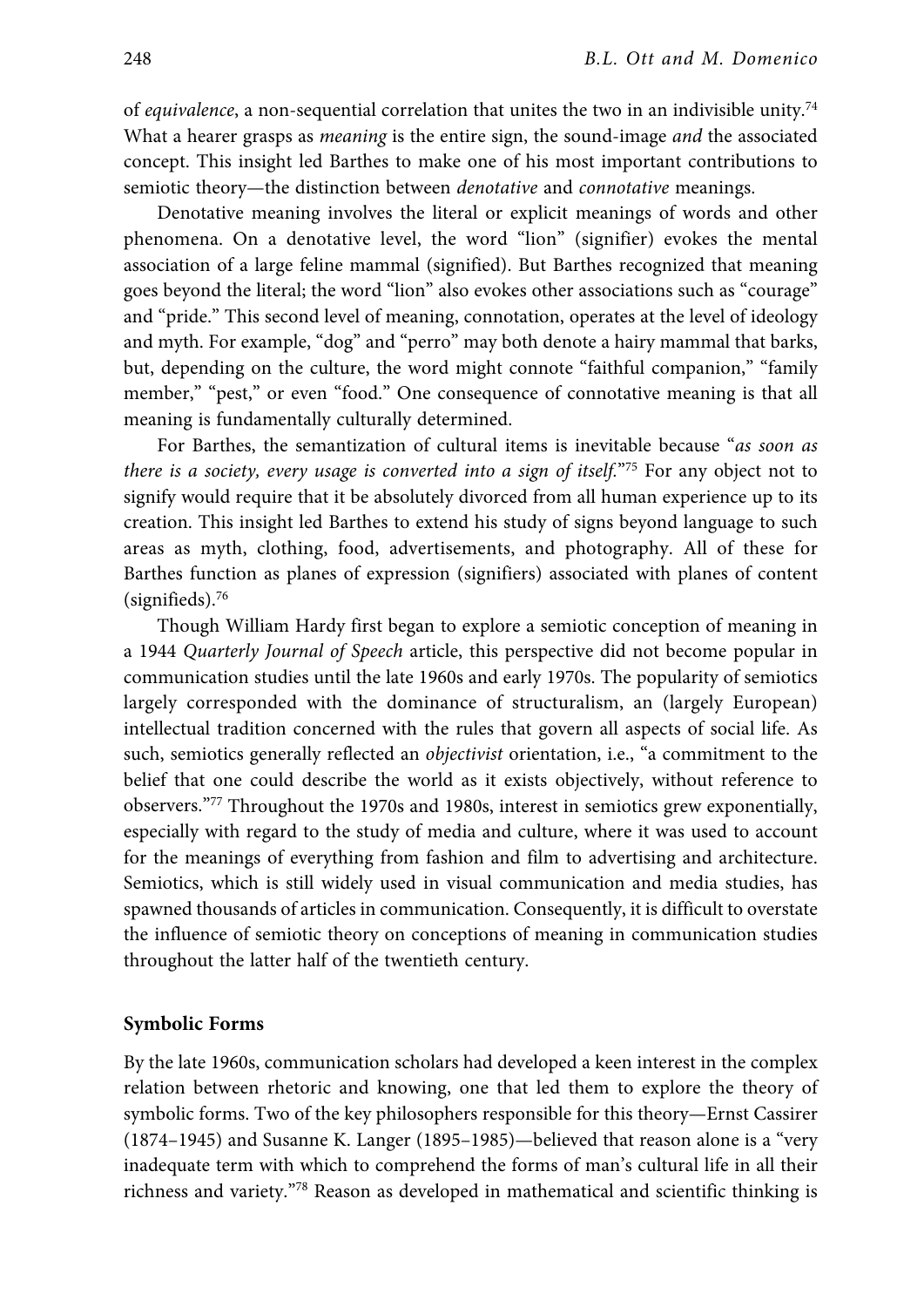inadequate to study mental phenomena such as the symbolic capacity of human consciousness.79 Cassirer and Langer revise traditional notions of meaning that focus exclusively on language and discourse by extending symbolic behavior to the realms of sensation and emotion, and to considerations of myth, religion, music, and art.

Cassirer was a philosophy professor at Frankfurt and Hamburg universities before immigrating first to England where he taught at Oxford, and then to the United States where he lectured at Yale and Columbia. In one of his two books written in English, *An Essay on Man* (1944), Cassirer shifts attention from conceiving of objects *substantively* as things independent of conceptualization to considering objects *functionally* through how they are experienced by conceptualization. For Cassirer, experiencing something takes place according to the rules of a *symbolic form*, a framework that encompasses the experiencing agent and that which is experienced and made meaningful. For example, an electron is not an independent, substantial thing, but a functional term in the context of a certain conceptualization; an electron becomes comprehensible only within the framework of a scientific theory like quantum mechanics. Like electrons, all objects are made meaningful only with a symbolic form that determines the "reality" of what one understands.80 Even a tree is symbolic, something different to an artist or a biologist, depending on the symbolic form through which it is understood. The symbolic form, then, *forms* a world as a meaningful context and what is experienced is not the thing the electron or the tree—but a phenomenon within this context. Symbolic forms are multiple and vary for different realms of human reasoning such as mythology, language, and science.

Cassirer designates three functions of symbolic meaning that apply to different symbolic forms: *expressive*, *representative*, and *significative*. Expressive meaning, the most basic and primitive type, is the emotional significance of experiences of events in the world. This function of meaning is evident in mythology where a unity of consciousness results in a world where inner and outer realms and the names for objects and the objects themselves are not distinguished. Representative symbolic meaning results in a *natural language* that distinguishes stable and enduring substances that are re-identifiable and communicable. Through natural language, the world of ordinary sense perception is constructed. The third type of meaning, the significative, is exhibited in a scientific view of the world and in the pure concepts that characterize mathematics, logic, and physics. Freed from sense perception, this form of meaning is abstract and universalizing.<sup>81</sup> All three types of meaning are found in human culture: expressive meaning in religion and art, representative meaning in everyday language, and significative meaning in scientific discourse.

Susanne Langer, who taught at Harvard and was the first American woman to receive professional recognition as a philosopher, based her theory of symbolic functions on Cassirer's work. In a 1960 article, "The Origins of Speech and its Communicative Function," published in the *Quarterly Journal of Speech*, Langer challenges the traditional conceptualization of language as having evolved from more primitive forms of animal communication. Building on biological and psychiatric research, Langer claims that human language is the result of a unique human capability—that of generating and using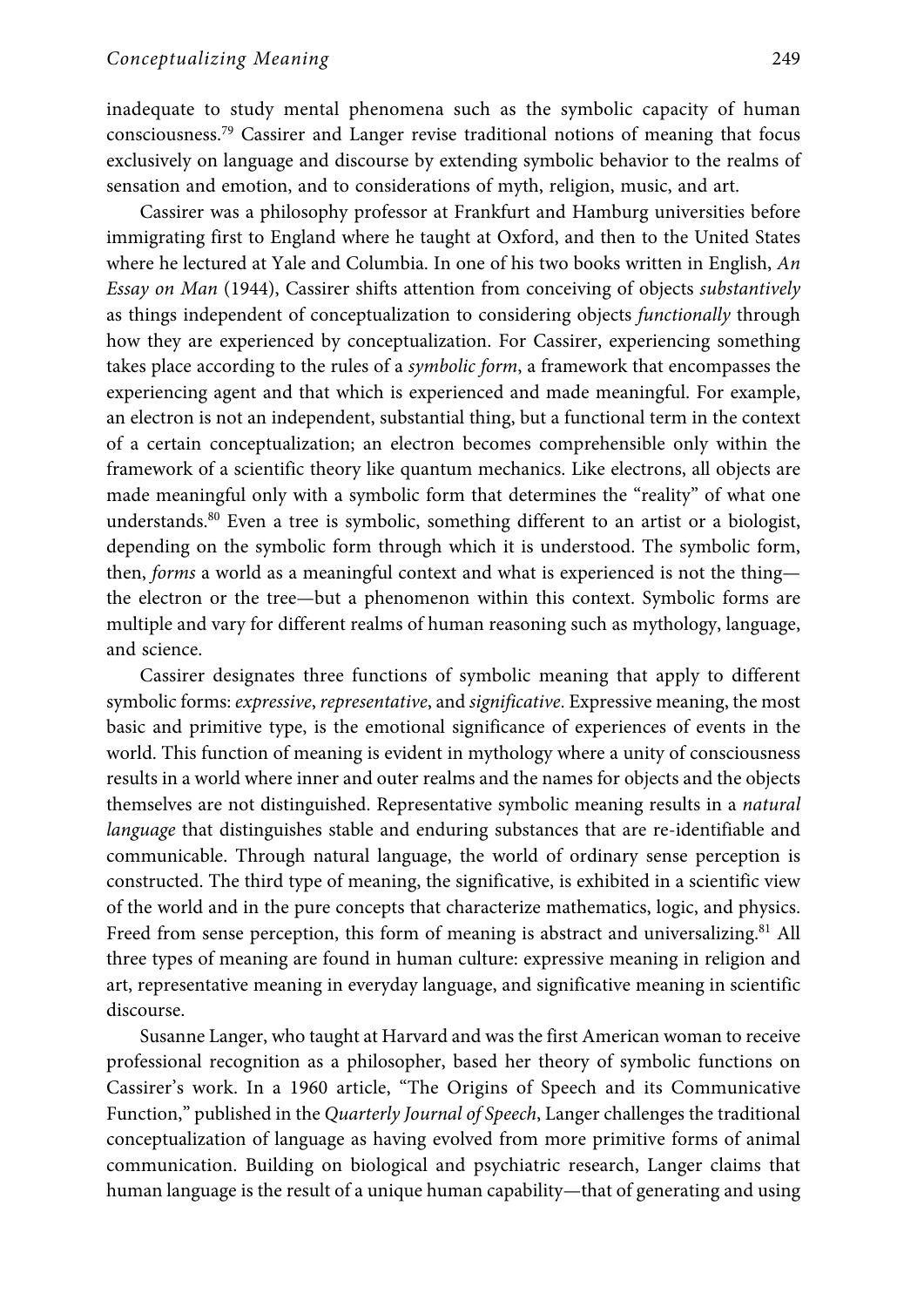symbols. Like her predecessor, Cassirer, Langer considers symbol use as a natural and biological human characteristic, one that must be adequately conceptualized to distinguish human symbolic behavior from that of other animals.

Langer considers meaning not a quality of objects but a function or pattern viewed with reference to one special term that is related to others.<sup>82</sup> The meaning of any symbol emerges in relationship to other terms and always has both psychological and logical aspects. Psychologically, any item that has meaning must be employed by *someone*. Logically, any item with meaning must be capable of conveying that meaning. Citing Peirce's triadic sense of meaning, Langer posits meaning as involving three things—a function that rests on a pattern, an object that is "meant," and a subject who uses the term. A certain symbol "means" an object to a person; this is the logical meaning. A person also "means" the object by the symbol; this is the psychological meaning. There is no symbolic meaning without these relations.

Langer critiques the traditional philosophical notion that language is the only means of articulating thought and that everything that is not speakable is mere feeling or intuition. Believing this notion, says Langer, leads erroneously to the idea that thought is the only rational intellectual activity.<sup>83</sup> This idea also limits the symbolic function to discourse, a position that Langer finds untenable as a way to explain the range of human thought and understanding. Langer extends the symbolic function beyond discourse to the senses and points out that the forms recognizable through sight or hearing, for example, are genuine symbolic materials that function as media of understanding.<sup>84</sup> In other words, sense organs are not merely receptors or recorders; from a myriad number of sensations, the eye and the ear abstract to make symbolic forms that are meaningful.

To explain the difference between meaning in language and meaning in other symbolic processes, Langer differentiates between *discursive* and *presentational* meanings. Discursive meaning is the type of meaning in language. Every language has a vocabulary and a syntax; its elements are words with relatively fixed meanings that are linked by grammatical structure to make more complex terms whose meanings are special constellations of the united symbols. Language is a temporal series of words and the meaning of language is thus necessarily successively understood. Presentational meaning is the meaning that pertains to art, photography, and music. In these cases, there is no defining dictionary of terms and meaning depends not upon successive understanding or the equivalence of symbols with referents, but upon the simultaneous apprehension of forms through the senses. Like words, visual forms—light, shadow, line, coloration, and proportion, for example—are capable of complex combinations, but the laws governing this articulation differ from the syntax that governs language. Gradations of light and shade cannot be separated from an image, enumerated like words, or correlated in a one-to-one sense with meanings. An image, therefore, has *wordless symbolism*, a meaning that provides a route to understanding that does not involve discourse. Importantly for Langer, her understanding of nondiscursive symbolism established a basis for a symbolic understanding of art, music, and photography by including in human reasoning those mental processes that traditionally have been devalued as emotion and intuition.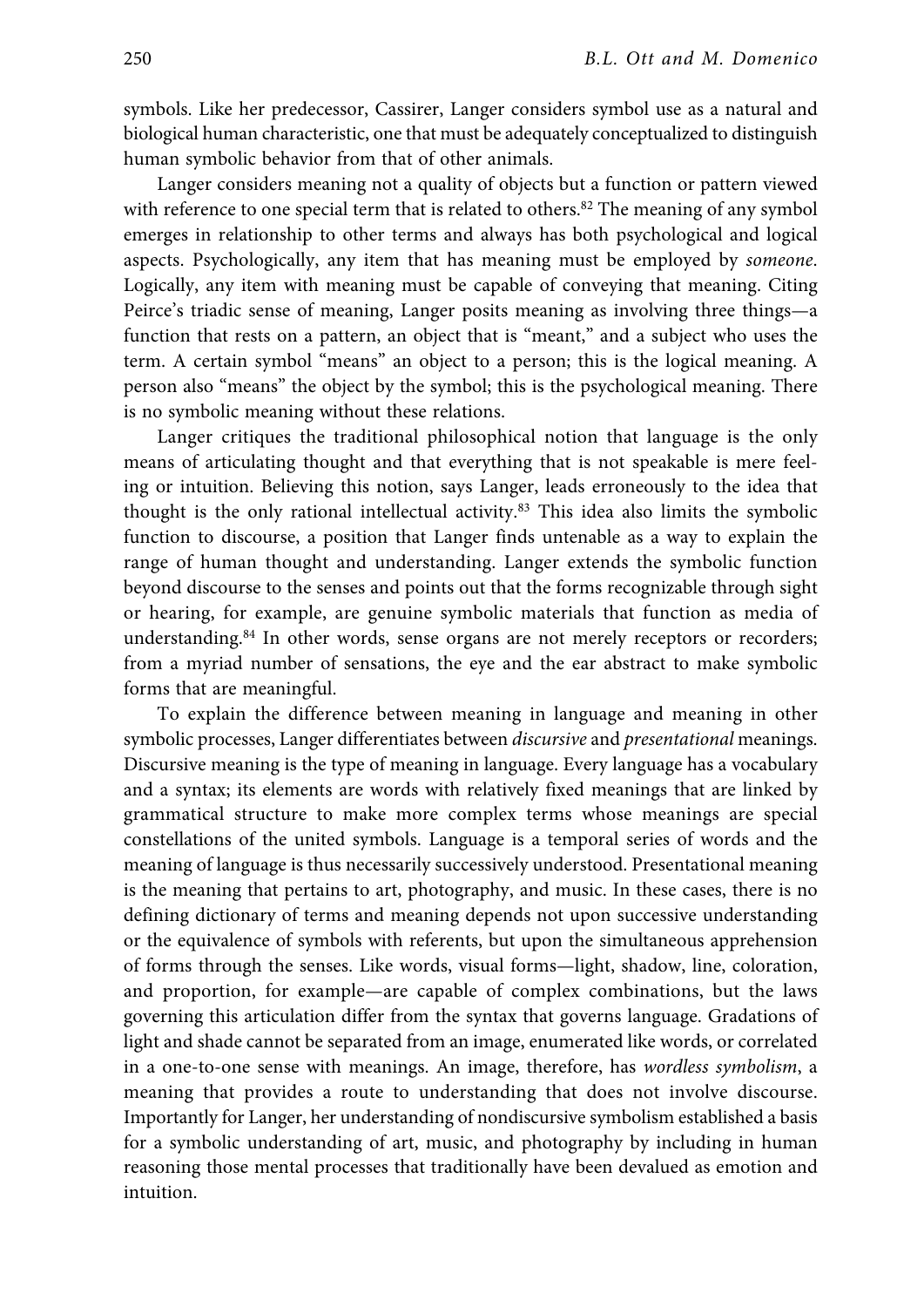The theory of symbolic forms put forward by Cassirer and Langer was central to the ideational views of meaning that were popular in communication studies in the mid- to late twentieth century.<sup>85</sup> In contrast to a referential perspective, which suggests that symbols refer to objects, an ideational view holds that symbols refer to ideas. In locating meaning in the mental idea that a symbol represents, the ideational view, especially as articulated in the theory of symbolic forms, broadened the scope of rhetoric by expanding the range of what constitutes "symbolic" forms beyond that of discourse and language. As Joddy Murray explains, "what philosophers such as Langer and Cassirer do for us is de-emphasize the exclusivity of verbal logic as the only form of legitimate articulation . . . [through] a more inclusive definition of symbolization."86 Although the theory of symbolic forms is cited less frequently today, its insights hold particular promise for the recent "affective turn" in the humanities.

#### **Symbolic Interactionism**

One of the most influential conceptions of meaning in the field of communication and, in particular, the qualitative study of interpersonal communication derives from the sociological theory or perspective known as symbolic interactionism. This perspective maintains that human behavior and, therefore, social life are best understood in terms of the subjective meanings that people attribute to the world, as opposed to the world as it objectively exists. This view was attractive to communication scholars, who in the latter half of the twentieth century had increasingly begun to subscribe to the view that reality is socially constructed. Though symbolic interactionism, which has its roots in the philosophy of German idealism, owes a debt to both the German sociologist Max Weber (1864–1920) and the American sociologist Charles Horton Cooley (1864–1929), its development and systematization is typically credited to the pragmatist philosopher and social behaviorist George Herbert Mead (1863–1931).

For Mead, meaning involves more than the simple transmission of messages between persons. Rather, meaning arises from and is endlessly modified through persons' symbolic interactions. In other words, meaning is a social product generated by interactional partners within a shared context. Consequently, it originates in neither objects nor individual psychic processes. To better appreciate this perspective, it is useful to consider Mead's discussion of meaning in his book *Mind, Self, and Society*, which was published posthumously in 1934 based upon the notes of Mead's former students; it was edited by Charles W. Morris, the semiotician responsible for establishing the distinction among semantics, syntactics, and pragmatics. $87$  For Mead, the nature of meaning is "implicit in the [triadic] structure of the social act,"88 which involves:

- (1) a gesture made by one person;
- (2) a response gesture made by a second person based upon an interpretation of the initiating gesture; and
- (3) completion of the act begun by the gesture of the first person based upon an interpretation of the response gesture.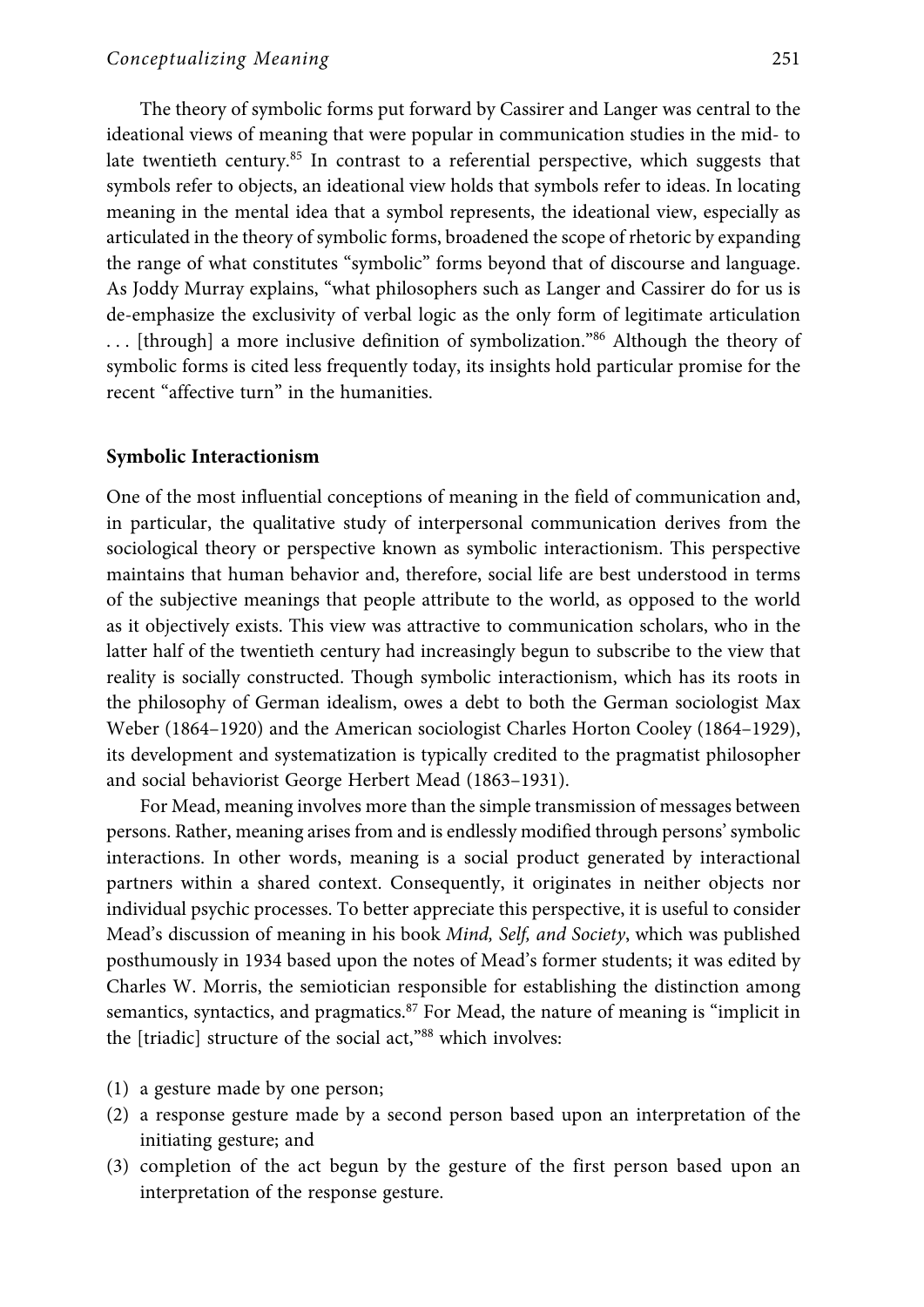Meaning, then, always involves an interaction between at least two persons engaged in what Mead described as a "conversation of gestures" (unconscious) and "significant gestures" (conscious). While a conversation of gestures is characteristic of all animal communication, a conversation of significant gestures or symbols (such as that involving language) is unique to human communication because responses are not chiefly automatic or reflexive, but call for interpretation. Since one's interpretation will influence one's response, which will then be interpreted by the other human actor and influence her or his response, communication is an ongoing process of modified responses. Emerging as it does from contextual responses, meaning is always collaborative and conditional.

Mead's ideas regarding the nature of meaning and social life would later be refined and extended by Herbert Blumer (1900–1987), a former student of Mead's at the University of Chicago. In his 1969 book, *Symbolic Interactionism: Perspective and Method*, Blumer outlines the three central premises of symbolic interactionism. "The first premise," according to Blumer, "is that human beings act toward things on the basis of the meanings that they have for them."89 According to Blumer, humans have meanings for everything in their social world, including physical objects, persons, categories, ideals, institutions, activities, events, etc., and these meanings shape our attitudes and actions. Blumer's second premise is that "the meaning of such things is derived from, or arises out of, the social interaction that one has with one's fellows."<sup>90</sup> In locating the source of meaning in interaction, this premise explicitly rejects theories of meaning that regard meaning as either intrinsic to the essence or makeup of a thing or attribute it to a psychical accretion that a person brings to a thing. The third premise holds that "meanings are handled in and modified through, an interpretive process used by the person in dealing with the things he [*sic*] encounters."91 Interpretation in this schema is not "a mere automatic application of established meanings" but a formative process in which each person revises meaning as a guide for action based upon situated interactions with others.<sup>92</sup> The conception of meaning that underlies the theory of symbolic interactionism reflects an important challenge to those theories that regard meaning as transparent or unimportant. In particular, symbolic interactionism is critical of social science research concerned with human behaviors and the factors—stimuli, motives, attitudes, etc.—thought to produce them. The problem with this approach to the study of human behavior, according to interactionists, is that meaning is either ignored or subsumed to the factors being studied "by regarding it as a neutral link intervening between the initiating factors and the behavior they are alleged to produce."93 In contrast to this perspective, symbolic interactionism sees meaning as contingent, co-constitutive, and crucial to all human behavior. This view of meaning also contests the belief that meaning is a personal or private affair, e.g., that it is something created in the individual psyche. In fact, for symbolic interactionists, both the concepts of self and mind are social constructions that develop out of "the dynamic, ongoing social process" that is symbolic interaction.

Within a decade of the publication of Blumer's book, symbolic interactionism had begun to gain traction as an approach for studying human communication. Stephen Littlejohn's 1977 *Quarterly Journal of Speech* article outlining the key figures and major schools of thought associated with this perspective was particularly important in its adoption.<sup>94</sup> So, too, was JAI Press's 1978 release of the first volume in a series edited by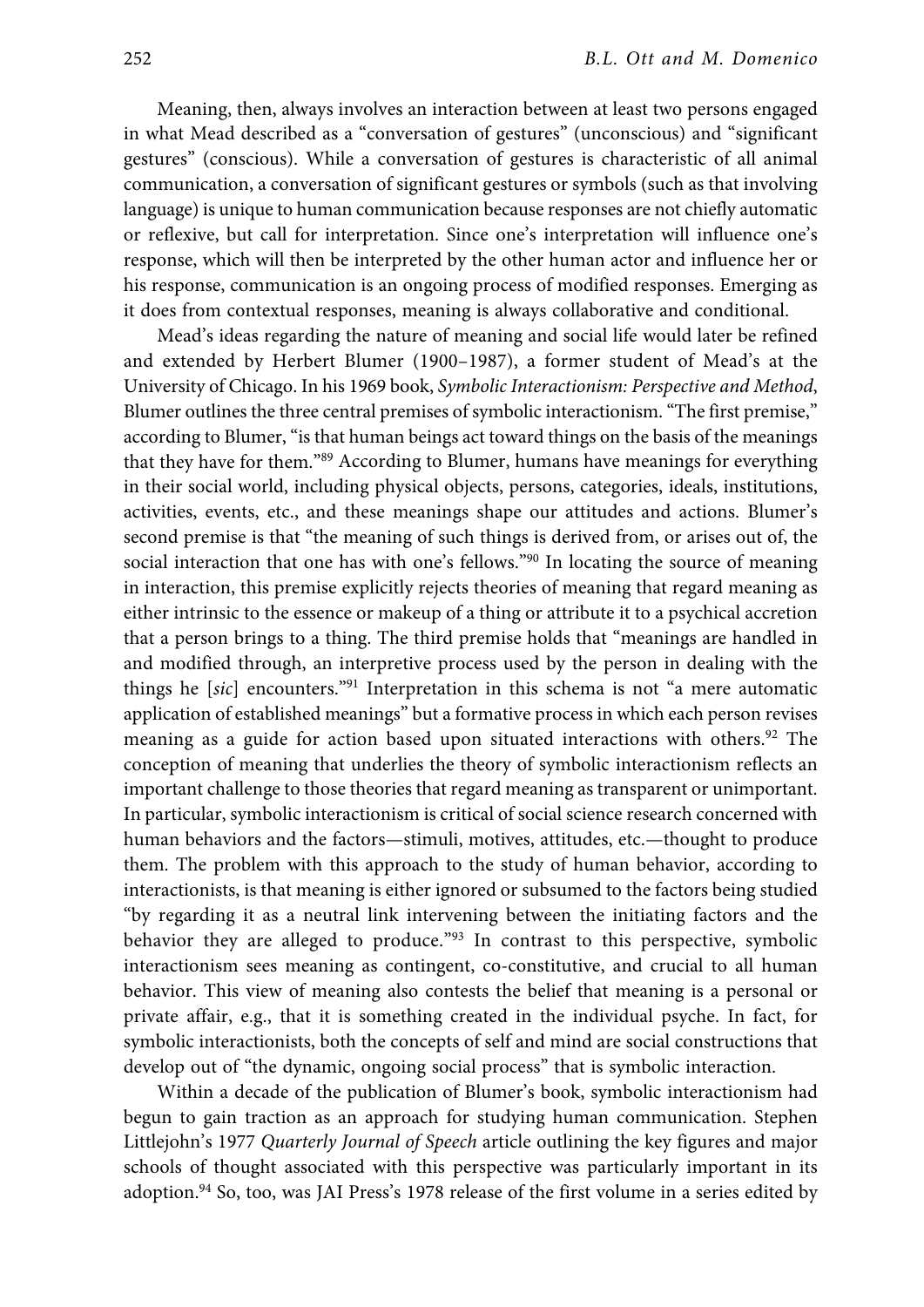Norman Denzin titled *Studies in Symbolic Interaction*. This series, which includes forty volumes to date, consists of "original research and theory within the general sociological perspective known as Symbolic Interactionism."95 During the 1980s and 1990s, symbolic interactionism was used to study interpersonal and organizational communication, as well as social movements and media. More recently, this perspective has been influential in the study of mobile and online communication.

#### **Conclusion**

During the discipline's first few decades, the concept of meaning was only sporadically mentioned in communication scholarship and, even then, it was mentioned only in passing. Meaning was, for nearly forty years, somewhat of a mystery. Indeed, in 1948, Lester Thonssen and A. Craig Baird explicitly reflected on its mysterious nature, observing that "the phonetic and gestural symbols we call language are the external aspects of a highly complex and not too well-known psychological phenomenon, namely the conception and transference of meaning."96 But that would soon change. By mid-century, as philosophers called into question correspondence theories of truth and communication scholars critiqued transmission models of communication, meaning had become the subject of sustained study and scrutiny.

While no single theory would secure disciplinary consensus in the ensuing decades, all would complicate our ideas about communication, pointing to meaning's subjective character, its relational quality, its contextual nature, its non-linguistic dimensions, its embodied tenor, and its indirect referentiality. Today, there is still no consensus about precisely what meaning is and how it functions. But communication scholars do seem to agree that it is far more complex than the simple "transfer" of ideas through words and symbols. How our understanding of meaning will evolve over the next hundred years is difficult, if not impossible, to predict. But if history is any indicator, then there is good reason to believe the field will not be dominated by a singular view. And perhaps that is as it should be—that a field with such a diverse array of interests, methods, and commitments is built upon an equally diverse conception of its unifying concept: meaning.

#### **Notes**

- 1 David K. Berlo, *The Process of Communication: An Introduction to Theory and Practice* (New York: Holt, Rinehart and Winston, 1960): 169.
- 2 Dennis Stampe, "Toward a Grammar of Meaning," *The Philosophical Review* 77, no. 2 (1968): 137.
- 3 John Stewart, "Concepts of Language and Meaning: A Comparative Study," *Quarterly Journal of Speech* 58, no. 2 (1972): 123–135.
- 4 Gary Cronkhite, "Perception and Meaning," in *Handbook of Rhetorical and Communication Theory*, ed. Carroll C. Arnold and John Waite Bowers (Boston: Allyn and Bacon, 1984): 51–229.
- 5 Bryan Crable, "Meaning Theories," in *Encyclopedia of Communication Theory*, ed. Stephen W. Littlejohn and Karen A. Foss (Thousand Oaks, CA: Sage Publications, 2009): 618–623.
- 6 For an overview of these models, see Cronkhite, "Perception."
- 7 Martin H. Levinson, "Why 'General Semantics'," *ETC: A Review of General Semantics* 70, no. 1 (2013): 22.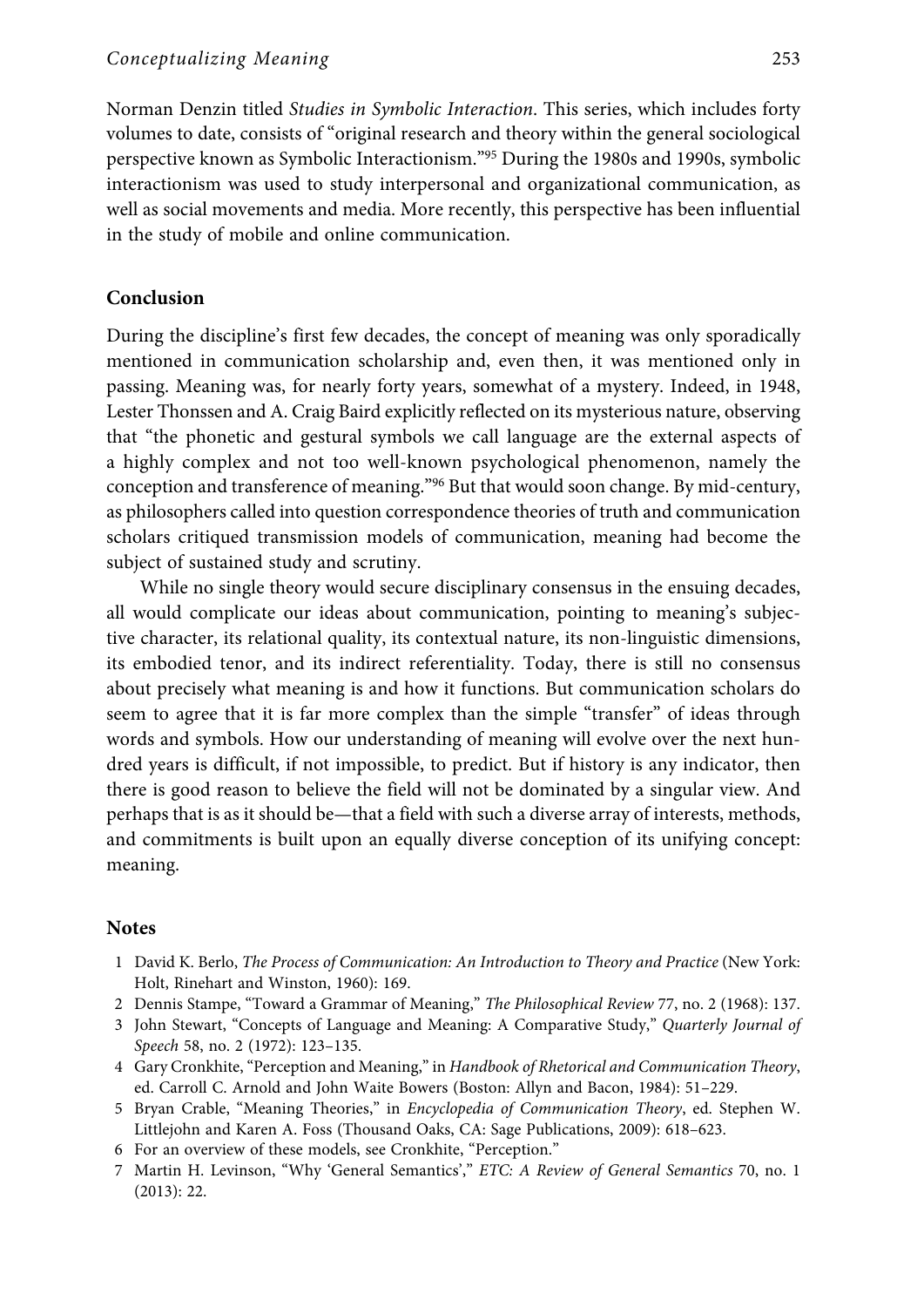- 8 S.I. Hayakawa, "The Aims and Tasks of General Semantics: Implications of the Time-Binding Theory (Part I)," *ETC: A Review of General Semantics* 58, no. 1 (2001): 65.
- 9 S.I. Hayakawa and Alan R. Hayakawa, *Language in Thought and Action*, 5th ed. (New York: Harvest Original, 1991): x.
- 10 Alfred Korzybski, *Science and Sanity: An Introduction to Non-Aristotelian Systems and General Semantics*, 2nd ed. (Fort Worth, TX: Institute of General Semantics, 2010).
- 11 Korzybski, *Science and Sanity*, 3.
- 12 Korzybski, *Science and Sanity*, 50.
- 13 Hayakawa, *Language in Thought and Action*, 168.
- 14 Hayakawa, "The Aims," 70.
- 15 See Irving J. Lee, "General Semantics and Public Speaking," *Quarterly Journal of Speech* 26, no. 4 (1940): 594–604; Raymond H. Barnard, "General Semantics and the Controversial Phases of Speech," *Quarterly Journal of Speech* 26, no. 4 (1940): 602–606; Bower Aly, "The Rhetoric of Semantics," *Quarterly Journal of Speech* 30, no. 1 (1944): 23–31; Elton S. Carter, "Making Progress with Speech," *Today's Speech* 4, no. 2 (1956): 3–6.
- 16 Stewart, "Concepts," 126.
- 17 Celeste Condit, "Framing Kenneth Burke: Sad Tragedy or Comic Force?" *Quarterly Journal of Speech* 80, no. 1 (1994): 77–82.
- 18 Jodie Nicotra, "Dancing Attitudes in Wartime: Kenneth Burke and General Semantics," *Rhetoric Society Quarterly* 39, no. 4 (2009): 331–352.
- 19 Geraldine E. Forsberg, "Media Ecology and Theology," *Journal of Communication & Religion* 32, no. 1 (2009): 135–156.
- 20 Diana Coole and Samantha Frost, eds., *New Materialism: Ontology, Agency, and Politics* (Durham, NC: Duke University Press, 2010): 1.
- 21 Julia Kristeva, *Revolution in Poetic Language*, trans. Margaret Walker (New York: Columbia University Press, 1984): 24.
- 22 S.K. Keltner, *Kristeva* (Malden, MA: Polity Press, 2011): 22.
- 23 John Lechte and Mary Zournazi, eds., *The Kristeva Critical Reader* (Edinburgh: Edinburgh University Press, 2003): 219.
- 24 Julia Kristeva, "Europhilia, Europhobia," in *French Theory in America*, ed. Sylvère Lotringer and Sande Cohen (New York: Routledge, 2001): 33–46, at 37.
- 25 Kelly Oliver, "Introduction: Kristeva's Revolutions," in *The Portable Kristeva*, updated edition, ed. Kelly Oliver (New York: Columbia University Press, 2002): xi–xxix, at xv.
- 26 Noëlle McAfee, *Julia Kristeva* (New York: Routledge, 2004): 23.
- 27 Keltner, *Kristeva*, 36.
- 28 Mark Johnson, *The Body in the Mind: The Bodily Basis of Meaning, Imagination, and Reason* (Chicago: University of Chicago Press, 1987); Mark Johnson, *The Meaning of The Body: Aesthetics of Human Understanding* (Chicago: University of Chicago Press, 2007); George Lakoff and Mark Johnson, *Philosophy in the Flesh: The Embodied Mind and Its Challenge to Western Thought* (New York: Basic Books, 1999).
- 29 Johnson, *The Body in the Mind*, xxi–xxii.
- 30 Robin Melrose, "Sites and Parasites of Meaning: Browning's 'My Last Duchess'," *Language and Literature* 15, no. 2 (2006): 123–140; Jennifer Givhan, "Crossing the Language Barrier: Coalescing the Mind/Body Split and Embracing Kristeva's Semiotic in Margaret Edson's *Wit*," *Women and Language* 32, no. 1 (2009): 77–81; Brian L. Ott and Diane Marie Keeling, "Cinema and Choric Connection: *Lost in Translation* as Sensual Experience," *Quarterly Journal of Speech* 97, no. 4 (2011): 363–386; Marita Gronnvoll and Kristen McCauliff, "Bodies that Shatter: A Rhetoric of Exteriors, the Abject, and Female Suicide Bombers in the 'War on Terrorism'," *Rhetoric Society Quarterly* 43, no. 4 (2013): 335–354.
- 31 Kevin M. Clark and Donald J. Cunningham, "Metaphors We Teach By: An Embodied Cognitive Analysis of *No Child Left Behind*," *Semiotica* 161 (2006): 265–289; Enrico Monti, "Translating the Metaphors We Live By: Intercultural Negotiations in Conceptual Metaphors," *European Journal of*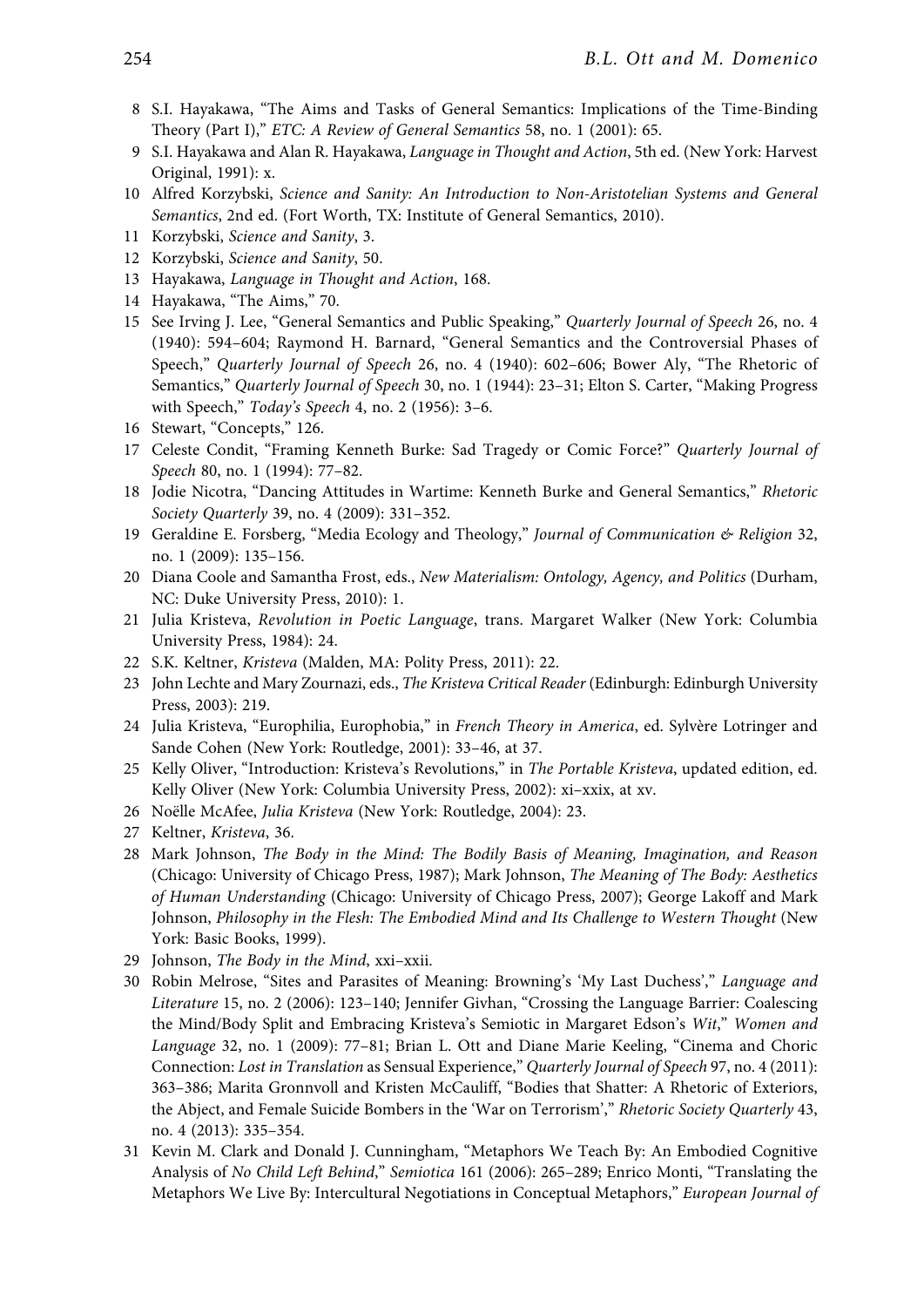*English Studies* 13, no. 2 (2009): 207–221; Celia V. Harquail and Adelaide Wilcox King, "Constructing Organizational Identity: The Role of Embodied Cognition," *Organization Studies* 31, no. 12 (2010): 1619–1648.

- 32 The "new rhetoric" is sometimes reductively associated with Chaim Perelman and Lucie Olbrechts-Tyteca, who wrote a well-known treatise on argument by the same name. See C. H. Perelman and L. Olbrechts-Tyteca, *The New Rhetoric: A Treatise on Argumentation*, trans. John Wilkinson and Purcell Weaver (Notre Dame, IN: University of Notre Dame Press, 1969). But in the 1950s and 1960s, the new rhetoric was employed by communication scholars to describe a wide array of developments in philosophy and psychology aimed at broadening rhetoric beyond its classical conception.
- 33 Marie Hochmuth, "Kenneth Burke and the 'New Rhetoric'," *Quarterly Journal of Speech* 38, no. 2 (1952): 133–144. Marie Hochmuth, "I. A. Richards and the 'New Rhetoric'," *Quarterly Journal of Speech* 44, no. 1 (1958): 1–16.
- 34 I.A. Richards, *The Philosophy of Rhetoric* (New York: Oxford University Press, 1936): 3.
- 35 Richards, *The Philosophy*, 55.
- 36 C.K. Ogden and I.A. Richards, *The Meaning of Meaning: A Study of the Influence of Language upon Thought and of the Science of Symbolism*, 4th ed. rev. (London: Kegan Paul, Trench, Trubner & Co, Ltd., 1936.): 11.
- 37 John F. Wilson, "Six Rhetorics for Perennial Study," *Today's Speech* 19, no. 1 (1971): 50.
- 38 Richards, *The Philosophy*, 34.
- 39 Kenneth Burke, *A Rhetoric of Motives* (Berkeley, CA: University of California Press, 1969): xiv.
- 40 Burke, *A Rhetoric*, 43.
- 41 Kenneth Burke, "What Are the Signs of What? A Theory of 'Entitlement'," *Anthropological Linguistics* 4, no. 6 (1962): 7, 5.
- 42 Kenneth Burke, *Language as Symbolic Action: Essays on Life, Literature, and Method* (Berkeley, CA: University of California Press, 1966): 5.
- 43 Burke, *Language*, 5.
- 44 Burke, "What," 6, 15.
- 45 Burke, "What," 6.
- 46 Stewart "Concepts," 124, fn. 10.
- 47 John Stewart, *Language as Articulate Contact: Toward a Post-Semiotic Philosophy of Communication* (SUNY Press, 1995).
- 48 Danny Steinberg and Leon Jakobovits, eds., *Semantics: An Interdisciplinary Reader in Philosophy, Linguistics, and Psychology* (London: Cambridge University Press, 1971): 8.
- 49 Ludwig Wittgenstein, *Philosophical Investigations*, 3rd ed., trans. G.E.M. Anscombe (Englewood Cliffs, NJ: Prentice-Hall, 1958): §43.
- 50 Wittgenstein, *Philosophical Investigations*, §15.
- 51 William Keith, "Wittgenstein and Communication: From Language to Forms of Life," in *Philosophical Profiles in the Theory of Communication*, ed. Jason Hannan (New York: Peter Lang, 2012): 463–497, 477.
- 52 Roy Harris, *Language, Saussure and Wittgenstein: How to Play Games With Words* (London: Routledge, 1988): 97.
- 53 Wittgenstein, *Philosophical Investigations*, §25.
- 54 Mava Jo Powell, "Conceptions of Literal Meaning in Speech Act Theory," *Philosophy and Rhetoric* 18, no. 3 (1985): 136.
- 55 J.L. Austin, *How to Do Things with Words* (Oxford: Oxford University Press, 2009): 5.
- 56 Edward Shirley, "The Impossibility of a Speech Act Theory of Meaning," *Philosophy and Rhetoric* 8, no. 2 (1975): 114.
- 57 Austin, *How to Do Things with Words*, 121.
- 58 John Searle, *Expression and Meaning: Studies in the Theory of Speech Acts* (Cambridge: Press Syndicate of the University of Cambridge, 1979): 30.
- 59 John Searle, *Speech Acts: An Essay in the Philosophy of Language* (Cambridge: Press Syndicate of the University of Cambridge, 1969): 19.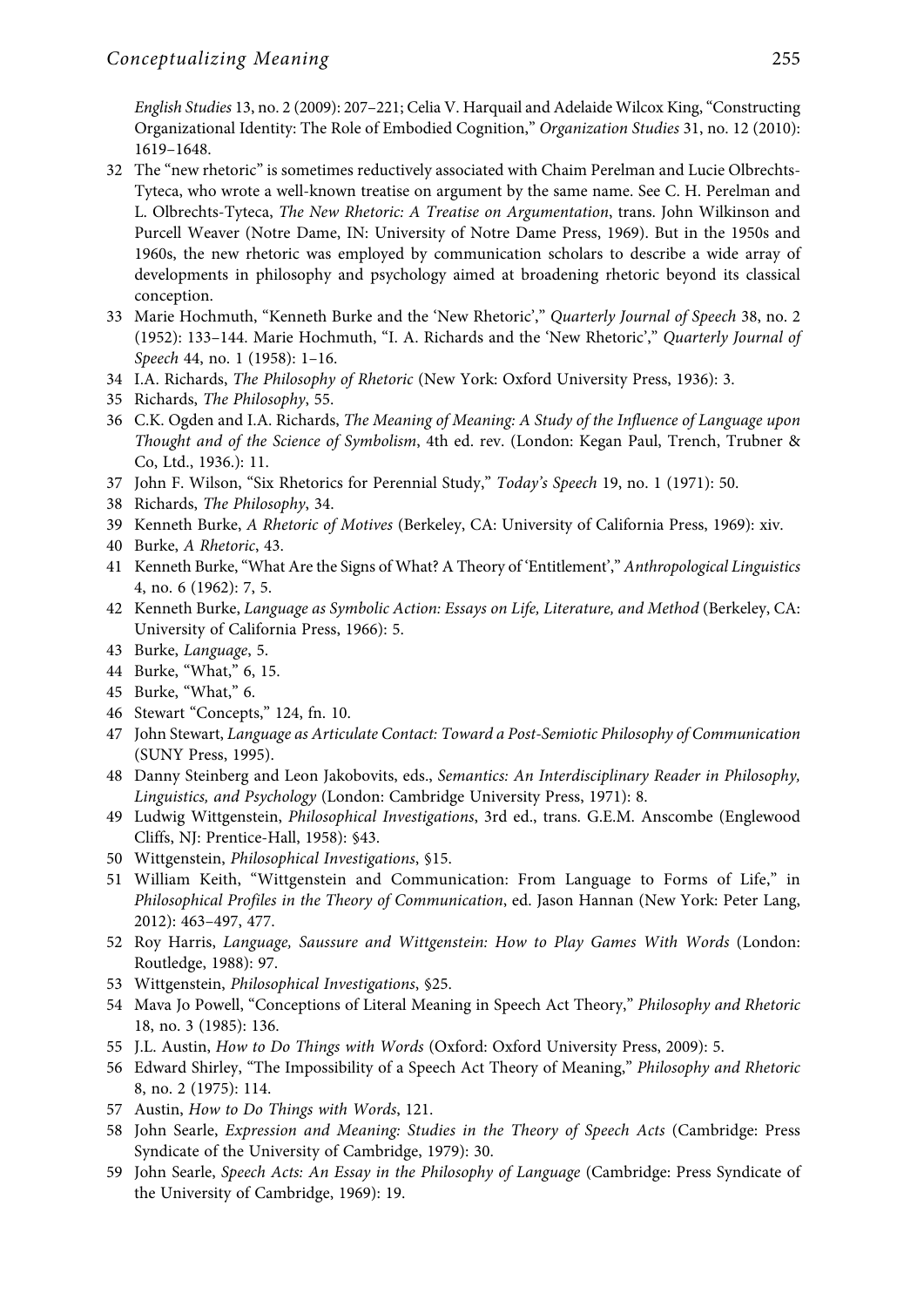- 60 Searle, *Speech Acts*, 22.
- 61 Powell, "Conceptions," 150.
- 62 Thomas B. Farrell and Thomas S. Frentz, "Communication and Meaning: A Language-Action Synthesis," *Philosophy and Rhetoric* 12, no. 4 (1979): 215–255; Richard Buttny, "The Ascription of Meaning: A Wittgensteinian Perspective," *Quarterly Journal of Speech* 72 (1986): 261–273.
- 63 Talbot J. Taylor, "A Wittgensteinian Perspective in Linguistics," *Language & Communication* 1, no. 2/3 (1981): 263–271; Paul R. Falzer, "Wittgenstein's Path to Rapprochement," *Philosophy and Rhetoric* 25, no. 1 (1992): 45–58; Giles Gauthier, "The Reality of Journalism, An Exploration Has to Leave the Philosophy of John Searle," *Communication* 23, no. 2 (2004): 150–181; Christian K. Nelson, "If it Sounds Too Good to be True, it is: A Wittgensteinian Approach to the Conflict Literature," *Language & Communication* 21, no. 1 (2001): 1–22; Johanna Hartelius, "Models of Signification and Pedagogy in J. L. Austin, John Searle, and Jacques Derrida," Review of Com*munication* 13, no. 1 (2013): 23–47.
- 64 Marcel Danesi, *The Quest for Meaning: A Guide to Semiotic Theory and Practice* (Toronto: University of Toronto Press, 2012): 11.
- 65 John Sheriff, *The Fate of Meaning* (Princeton, NJ: Princeton University Press, 1989): xiii–xiv.
- 66 Terence Hawkes, *Structuralism and Semiotics* (New York: Routledge, 2003): 8.
- 67 Ferdinand de Saussure, *Course in General Linguistics*, trans. Wade Baskin (New York: Columbia University Press, 1959): 9.
- 68 Fredric Jameson, *The Prison-House of Language: A Critical Account of Structuralism and Russian Formalism* (Princeton, NJ: Princeton University Press, 1972): 109.
- 69 Danesi, *Quest*, 10.
- 70 Sheriff, *Fate*, 55.
- 71 Danesi, *Quest*, 10.
- 72 James Hoopes, ed., *Peirce on Signs: Writings on Semiotic by Charles Sanders Peirce* (Chapel Hill, NC: University of North Carolina Press, 1991): 141.
- 73 Sheriff, *Fate*, 57.
- 74 Hawkes, *Structuralism*, 106.
- 75 Roland Barthes, *Elements of Semiology*, trans. Annette Lavers (New York: Hill and Wang, 1968): 41.
- 76 Barthes, *Elements*, 38.
- 77 Klaus Krippendorf, *On Communicating Otherness, Meaning, and Information*, ed. Fernando Bermejo (New York: Routledge, 2009): 173.
- 78 Ernst Cassirer, *An Essay on Man* (New Haven, CT: Yale University Press, 1944): 26.
- 79 Susanne K. Langer, *Philosophy in a New Key: A Study in the Symbolism of Reason, Rite, and Art* (New York: The New American Library, 1954): 14.
- 80 Sebastian Luft, "Cassirer's Philosophy of Symbolic Forms: Between Reason and Relativism; a Critical Appraisal," *Marquette University e-Publications@Marquette,* 5.
- 81 Michael Friedman, "Ernst Cassirer," *The Stanford Encyclopedia of Philosophy*, Spring 2012 Edition, last modified January 21, 2011, accessed January 28, 2014, http://plato.stanford.edu/archives/ spr2011/entries/cassirer/.
- 82 Langer, *Philosophy*, 55.
- 83 Langer, *Philosophy*, 87.
- 84 Langer, *Philosophy*, 92.
- 85 Stewart, "Concepts," 126.
- 86 Joddy Murray, *Non-discursive Rhetoric: Image and Affect in Multimodal Composition* (New York: SUNY Press, 2009): 75.
- 87 Charles W. Morris, *Signs, Language and Behavior* (New York: Prentice-Hall, 1946).
- 88 George Herbert Mead, *Mind, Self, and Society: From the Standpoint of a Social Behaviorist*, ed. Charles W. Morris (Chicago: University of Chicago Press, 1934): 81.
- 89 Herbert Blumer, *Symbolic Interactionism: Perspective and Method* (Berkeley, CA: University of California Press, 1969): 2.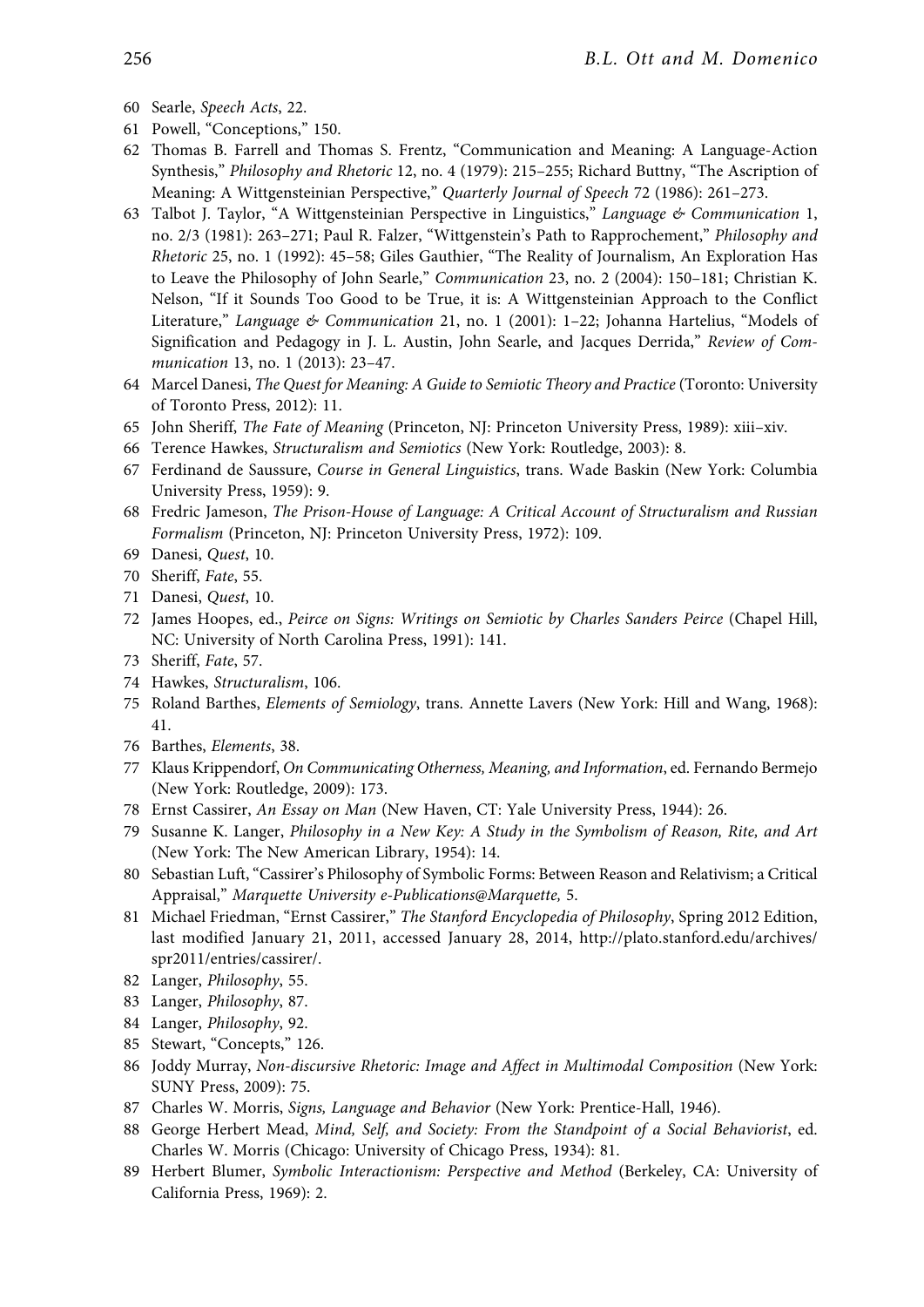- 90 Blumer, *Symbolic Interactionism*, 2.
- 91 Blumer, *Symbolic Interactionism*, 2.
- 92 Blumer, *Symbolic Interactionism*, 5.
- 93 Blumer, *Symbolic Interactionism*, 3.
- 94 Stephen W. Littlejohn, "Symbolic Interactionism as an Approach to the Study of Human Communication," *Quarterly Journal of Speech* 63, no. 1 (1977): 84–91.
- 95 Norman K. Denzin, ed., *Studies in Symbolic Interaction, Volume 1* (Greenwich, CT: JAI Press, 1978): vii.
- 96 Lester Thonssen and A. Craig Baird, *Speech Criticism: The Development of Standards for Rhetorical Appraisal* (New York: The Ronald Press Company, 1948): 6.

#### **References**

Aly, Bower. "The Rhetoric of Semantics." *Quarterly Journal of Speech* 30, no. 1 (1944): 23–31.

Austin, J.L. *How to Do Things with Words*. Oxford: Oxford University Press, 2009.

- Barnard, Raymond H. "General Semantics and the Controversial Phases of Speech." *Quarterly Journal of Speech* 26, no. 4 (1940): 602–606.
- Barthes, Roland. *Elements of Semiology*. Translated by Annette Lavers. New York: Hill and Wang, 1968.
- Berlo, David K. *The Process of Communication: An Introduction to Theory and Practice*. New York: Holt, Rinehart and Winston, 1960.
- Blumer, Herbert. *Symbolic Interactionism: Perspective and Method*. Berkeley, CA: University of California Press, 1969.
- Burke, Kenneth. *Language as Symbolic Action: Essays on Life, Literature, and Method*. Berkeley, CA: University of California Press, 1966.
- ––––– . "(Nonsymbolic) Motion/(Symbolic) Action." *Critical Inquiry* 4, no. 4 (1978): 809–838.
- ––––– . *A Rhetoric of Motives*. Berkeley, CA: University of California Press, 1969.
- ––––– . "What Are the Signs of What? A Theory of 'Entitlement'." *Anthropological Linguistics* 4, no. 6 (1962): 1–23.
- Buttny, Richard. "The Ascription of Meaning: A Wittgensteinian Perspective." *Quarterly Journal of Speech* 72 (1986): 261–273.
- Carter, Elton S. "Making Progress with Speech." *Today's Speech* 4, no. 2 (1956): 3–6.
- Cassirer, Ernst. *An Essay on Man*. New Haven: Yale University Press, 1944.
- Clark, Kevin M. and Donald J. Cunningham. "Metaphors We Teach By: An Embodied Cognitive Analysis of *No Child Left Behind*." *Semiotica* 161 (2006): 265–289.
- Coole, Diana and Samantha Frost, eds. *New Materialism: Ontology, Agency, and Politics*. Durham, NC: Duke University Press, 2010.
- Condit, Celeste. "Framing Kenneth Burke: Sad Tragedy or Comic Force?" *Quarterly Journal of Speech* 80, no. 1 (1994): 77–82.
- Crable, Bryan. "Meaning Theories." In *Encyclopedia of Communication Theory*, edited by Stephen W. Littlejohn and Karen A. Foss, 618–623. Thousand Oaks, CA: Sage Publications, 2009.
- Cronkhite, Gary. "Perception and Meaning." In *Handbook of Rhetorical and Communication Theory*, edited by Carroll C. Arnold and John Waite Bowers, 51–229. Boston: Allyn and Bacon, 1984.
- Danesi, Marcel. *The Quest for Meaning: A Guide to Semiotic Theory and Practice*. Toronto: University of Toronto Press, 2012.
- Denzin, Norman K., ed. *Studies in Symbolic Interaction, Volume 1*. Greenwich, CT: JAI Press, 1978.
- Falzer, Paul R. "Wittgenstein's Path to Rapprochement." *Philosophy and Rhetoric* 25, no. 1 (1992): 45–58.
- Farrell, Thomas B. and Thomas S. Frentz. "Communication and Meaning: A Language-Action Synthesis." *Philosophy and Rhetoric* 12, no. 4 (1979): 215–255.
- Forsberg, Geraldine E. "Media Ecology and Theology." *Journal of Communication and Religion* 32, no. 1 (2009): 135–156.
- Friedman, Michael. "Ernst Cassirer." *The Stanford Encyclopedia of Philosophy*. Last modified January 21, 2011. http://plato.stanford.edu/archives/spr2011/entries/cassirer/.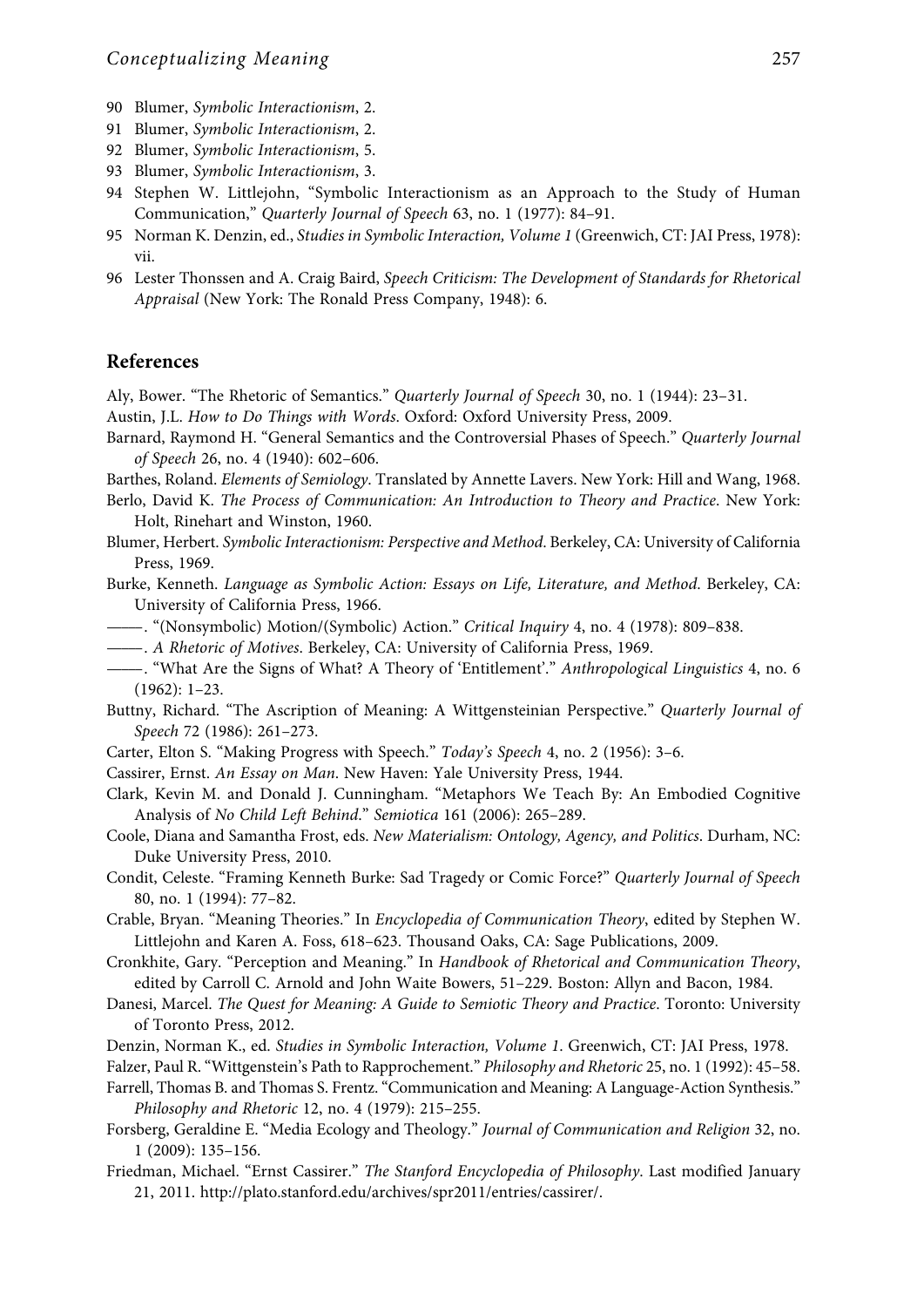- Gauthier, Giles. "The Reality of Journalism: An Exploration Has to Leave the Philosophy of John Searle." *Communication* 23, no. 2 (2004): 150–181.
- Givhan, Jennifer. "Crossing the Language Barrier: Coalescing the Mind/Body Split and Embracing Kristeva's Semiotic in Margaret Edson's *Wit*." *Women and Language* 32, no. 1 (2009): 77–81.
- Gronnvoll, Marita and Kristen McCauliff. "Bodies that Shatter: A Rhetoric of Exteriors, the Abject, and Female Suicide Bombers in the "War on Terrorism'." *Rhetoric Society Quarterly* 43, no. 4 (2013): 335–354.
- Hardy, William G. "The Philosophy of Modern Semantics." *Quarterly Journal of Speech* 30, no. 2 (1944): 191–199.
- Harquail, Celia V. and Adelaide Wilcox King. "Constructing Organizational Identity: The Role of Embodied Cognition." *Organization Studies* 31, no. 12 (2010): 1619–1648.
- Harris, Roy. *Language, Saussure and Wittgenstein: How to Play Games With Words.* London: Routledge, 1988.
- Hartelius, Johanna. "Models of Signification and Pedagogy in J. L. Austin, John Searle, and Jacques Derrida." *Review of Communication* 13, no. 1 (2013): 23–47.

Hawkes, Terence. *Structuralism and Semiotics*. New York: Routledge, 2003.

- Hayakawa, S.I. "The Aims and Tasks of General Semantics: Implications of the Time-Binding Theory (Part I)." *ETC: A Review of General Semantics* 58, no. 1 (2001): 64–73.
- ––––– . "General Semantics and Propaganda." *The Public Opinion Quarterly* 3, no. 2 (1939): 197–208. ––––– . *Language in Thought and Action*. New York: Harcourt, Brace & World, 1949.
- Hayakawa, S.I. and Alan R. Hayakawa, *Language in Thought and Action*. 5th ed. New York: Harvest Original, 1991.
- Hochmuth, Marie. "I. A. Richards and the 'New Rhetoric'." *Quarterly Journal of Speech* 44, no. 1 (1958):  $1 - 16$
- ––––– . "Kenneth Burke and the 'New Rhetoric'." *Quarterly Journal of Speech* 38, no. 2 (1952): 133–144.
- Hoopes, James, ed. *Peirce on Signs: Writings on Semiotic by Charles Sanders Peirce*. Chapel Hill, NC: University of North Carolina Press, 1991.
- Jameson, Fredric. *The Prison-House of Language: A Critical Account of Structuralism and Russian Formalism*. Princeton, NJ: Princeton University Press, 1972.
- Johnson, Mark. *The Body in the Mind: The Bodily Basis of Meaning, Imagination, and Reason*. Chicago: University of Chicago Press, 1987.
- ––––– . *The Meaning of The Body: Aesthetics of Human Understanding*. Chicago: University of Chicago Press, 2007.
- Keith, William. "Wittgenstein and Communication: From Language to Forms of Life." In *Philosophical Profiles in the Theory of Communication*, edited by Jason Hannan, 463–497. New York: Peter Lang, 2012.

Keltner, S.K. *Kristeva*. Malden, MA: Polity Press, 2011.

- Korzybski, Alfred. *Science and Sanity: An Introduction to Non-Aristotelian Systems and General Semantics*. 2nd ed. Fort Worth, TX: Institute of General Semantics, 2010.
- Krippendorf, Klaus. *On Communicating Otherness, Meaning, and Information*. Edited by Fernando Bermejo. New York: Routledge, 2009.
- Kristeva, Julia. "Europhilia, Europhobia." In *French Theory in America*, edited by Sylvère Lotringer and Sande Cohen, 33–46. New York: Routledge, 2001.
- ––––– . *Revolution in Poetic Language*. Translated by Margaret Walker. New York: Columbia University Press, 1984.
- Lakoff, George and Mark Johnson. *Philosophy in the Flesh: The Embodied Mind and Its Challenge to Western Thought*. New York: Basic Books, 1999.
- Langer, Susanne K. "The Origins of Speech and Its Communicative Function." *Quarterly Journal of Speech* 46, no. 2 (1960): 121–135.
- ––––– . *Philosophy in a New Key: A Study in the Symbolism of Reason, Rite, and Art*. New York: The New American Library, 1954.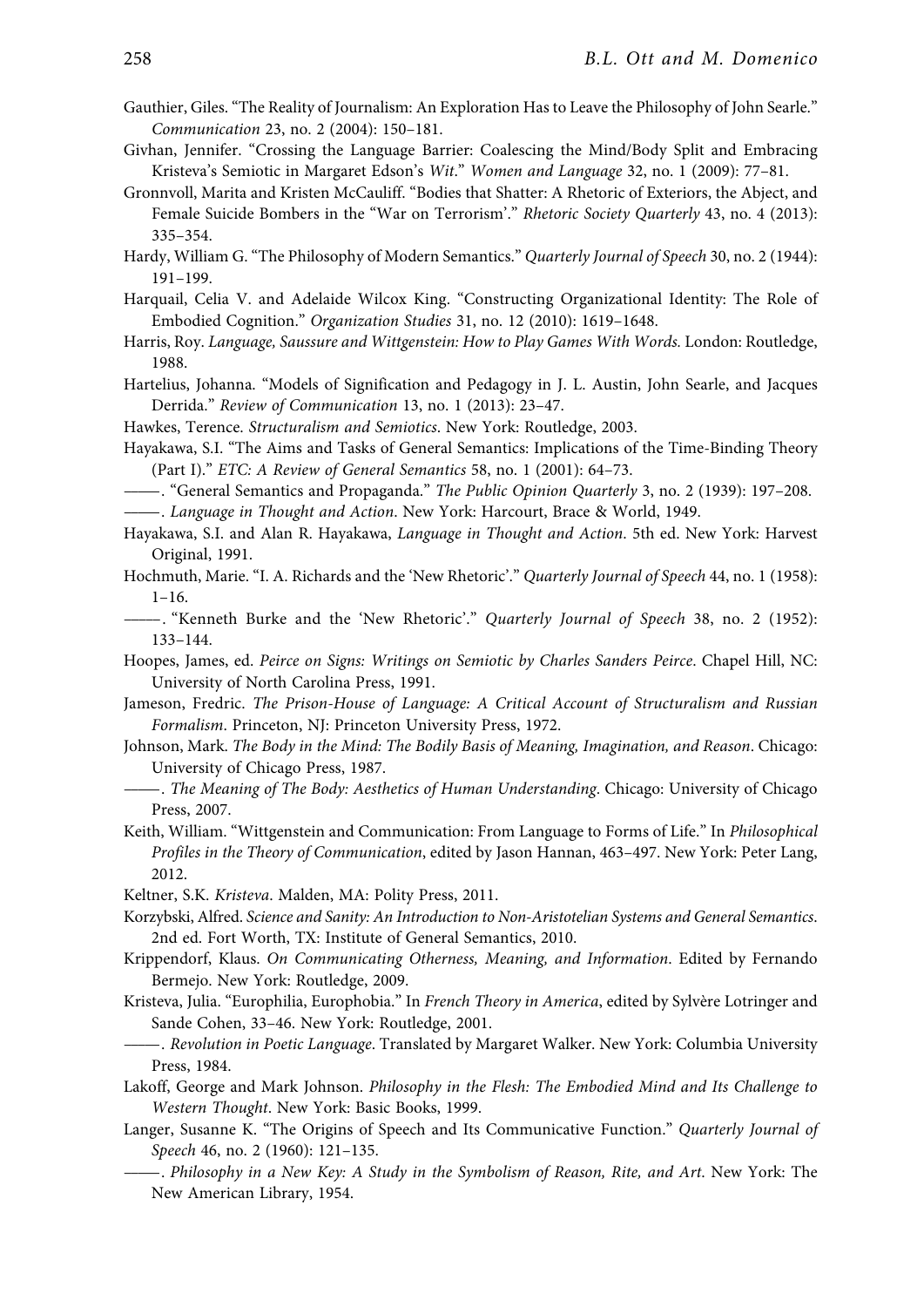- Lechte, John, and Mary Zournazi, eds. *The Kristeva Critical Reader*. Edinburgh: Edinburgh University Press, 2003.
- Lee, Irving J. "General Semantics and Public Speaking." *Quarterly Journal of Speech* 26, no. 4 (1940): 594–604.
- Levinson, Martin H. "Why 'General Semantics'." *ETC: A Review of General Semantics* 70, no. 1 (2013): 22–24.
- Littlejohn, Stephen W. "Symbolic Interactionism as an Approach to the Study of Human Communication." *Quarterly Journal of Speech* 63, no. 1 (1977): 84–91.
- Luft, Sebastian. "Cassirer's Philosophy of Symbolic Forms: Between Reason and Relativism; a Critical Appraisal." *Marquette University e-Publications@Marquette.*
- McAfee, Noëlle. *Julia Kristeva*. New York: Routledge, 2004.
- Mead, George Herbert. *Mind, Self, and Society: From the Standpoint of a Social Behaviorist*. Edited by Charles W. Morris. Chicago: University of Chicago Press, 1934.
- Melrose, Robin. "Sites and Parasites of Meaning: Browning's 'My Last Duchess'." *Language and Literature* 15, no. 2 (2006): 123–140.
- Monti, Enrico. "Translating the Metaphors We Live By: Intercultural Negotiations in Conceptual Metaphors." *European Journal of English Studies* 13, no. 2 (2009): 207–221.
- Morris, Charles W. *Signs, Language and Behavior*. New York: Prentice-Hall, 1946.
- Murray, Joddy. *Non-discursive Rhetoric: Image and Affect in Multimodal Composition*. New York: SUNY Press, 2009.
- Nelson, Christian K. "If it Sounds Too Good to be True, it is: A Wittgensteinian Approach to the Conflict Literature." *Language & Communication* 21, no. 1 (2001): 1–22.
- Nicotra, Jodie. "Dancing Attitudes in Wartime: Kenneth Burke and General Semantics." *Rhetoric Society Quarterly* 39, no. 4 (2009): 331–352.
- Ogden, C.K. and I.A. Richards. *The Meaning of Meaning: A Study of the Influence of Language upon Thought and of the Science of Symbolism*. 4th ed. rev. London: Kegan Paul, Trench, Trubner, 1936.
- Oliver, Kelly. "Introduction: Kristeva's Revolutions." In *The Portable Kristeva*, edited by Kelly Oliver, xi–xxix. New York: Columbia University Press, 2002.
- Ott, Brian L. and Diane Marie Keeling. "Cinema and Choric Connection: *Lost in Translation* as Sensual Experience." *Quarterly Journal of Speech* 97, no. 4 (2011): 363–386.
- Perelman, C.H. and L. Olbrechts-Tyteca. *The New Rhetoric: A Treatise on Argumentation*. Translated by John Wilkinson and Purcell Weaver. Notre Dame, IN: University of Notre Dame Press, 1969.
- Powell, Mava Jo. "Conceptions of Literal Meaning in Speech Act Theory." *Philosophy and Rhetoric* 18, no. 3 (1985): 133–157.
- Richards, I.A. *The Philosophy of Rhetoric*. New York: Oxford University Press, 1936.
- Saussure, Ferdinand de. *Course in General Linguistics*. Translated by Wade Baskin. New York: Columbia University Press, 1959.
- Searle, John. *Expression and Meaning: Studies in the Theory of Speech Acts*. Cambridge: Press Syndicate of the University of Cambridge, 1979.
- ––––– . *Speech Acts: An Essay in the Philosophy of Language*. Cambridge: Press Syndicate of the University of Cambridge, 1969.
- Sheriff, John. *The Fate of Meaning*. Princeton, NJ: Princeton University Press, 1989.
- Shirley, Edward. "The Impossibility of a Speech Act Theory of Meaning." *Philosophy and Rhetoric* 8, no. 2 (1975): 114–122.
- Stampe, Dennis. "Toward a Grammar of Meaning." *The Philosophical Review* 77, no. 2 (1968): 137–174.
- Steinberg, Danny, and Leon Jakobovits, eds. *Semantics: An Interdisciplinary Reader in Philosophy, Linguistics, and Psychology*. London: Cambridge University Press, 1971.
- Stewart, John. "Concepts of Language and Meaning: A Comparative Study." *Quarterly Journal of Speech* 58, no. 2 (1972): 123–135.
	- ––––– . *Language as Articulate Contact: Toward a Post-Semiotic Philosophy of Communication*. Albany: SUNY Press, 1995.